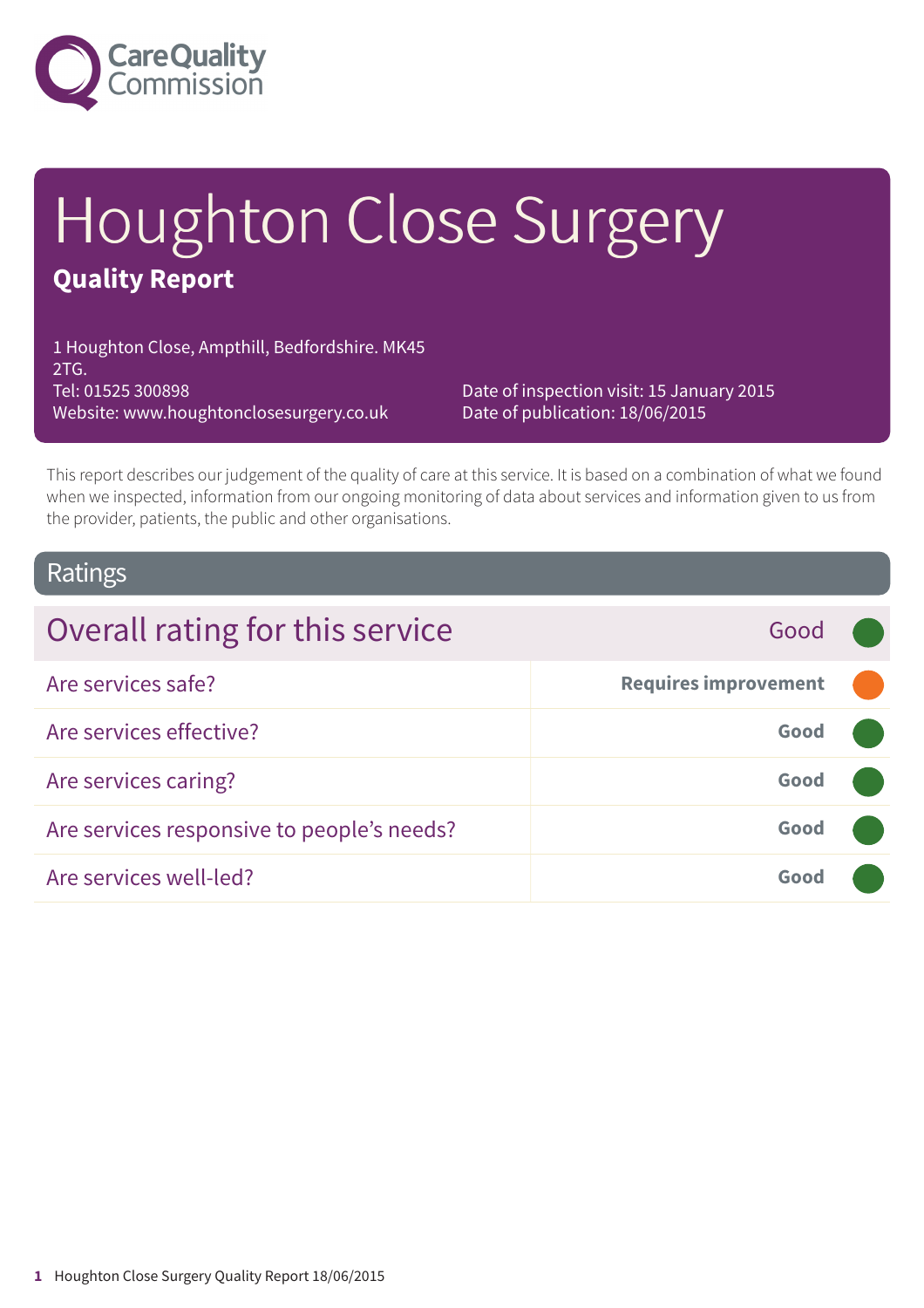# Summary of findings

### **Contents**

| Page<br>$\overline{2}$<br>$\overline{4}$<br>6<br>8<br>8 |   |
|---------------------------------------------------------|---|
|                                                         |   |
|                                                         | 9 |
|                                                         | 9 |
|                                                         | 9 |
|                                                         | 9 |
| 11                                                      |   |
| 22                                                      |   |
|                                                         |   |

### Overall summary

#### **Letter from the Chief Inspector of General Practice**

We carried out an announced inspection of Houghton Close Surgery on 15 January 2015. This was a comprehensive inspection under Section 60 of the Health and Social Care Act (2008) as part of our regulatory functions. The practice achieved an overall rating of good. This was based on four of the five domains and all six population groups we looked at achieving the same good rating.

Our key findings were as follows:

- Patients reported good phone and online access to the practice. Appointments, including those required out of normal working hours or in an emergency were available and patients said they could access those appointments quickly.
- Systems were in place to identify and respond to concerns about the safeguarding of adults and children.

• We saw patients receiving respectful treatment from staff. Patients felt that their privacy and dignity was respected by courteous and helpful staff. Patients reported feeling satisfied with the care and service they received.

There were areas of practice where the provider needs to make improvements.

Importantly, the provider must:

• Ensure a coordinated approach to medicines management and that a system is in place to record the amount and type of vaccinations kept at the practice. Ensure that staff are knowledgeable about the processes used in relation to medicines management and that the procedures they use are reviewed and up-to-date.

In addition the provider should:

• Ensure that systems designed to assess the risk of and to prevent, detect and control the spread of infection are detailed in a comprehensive practice policy and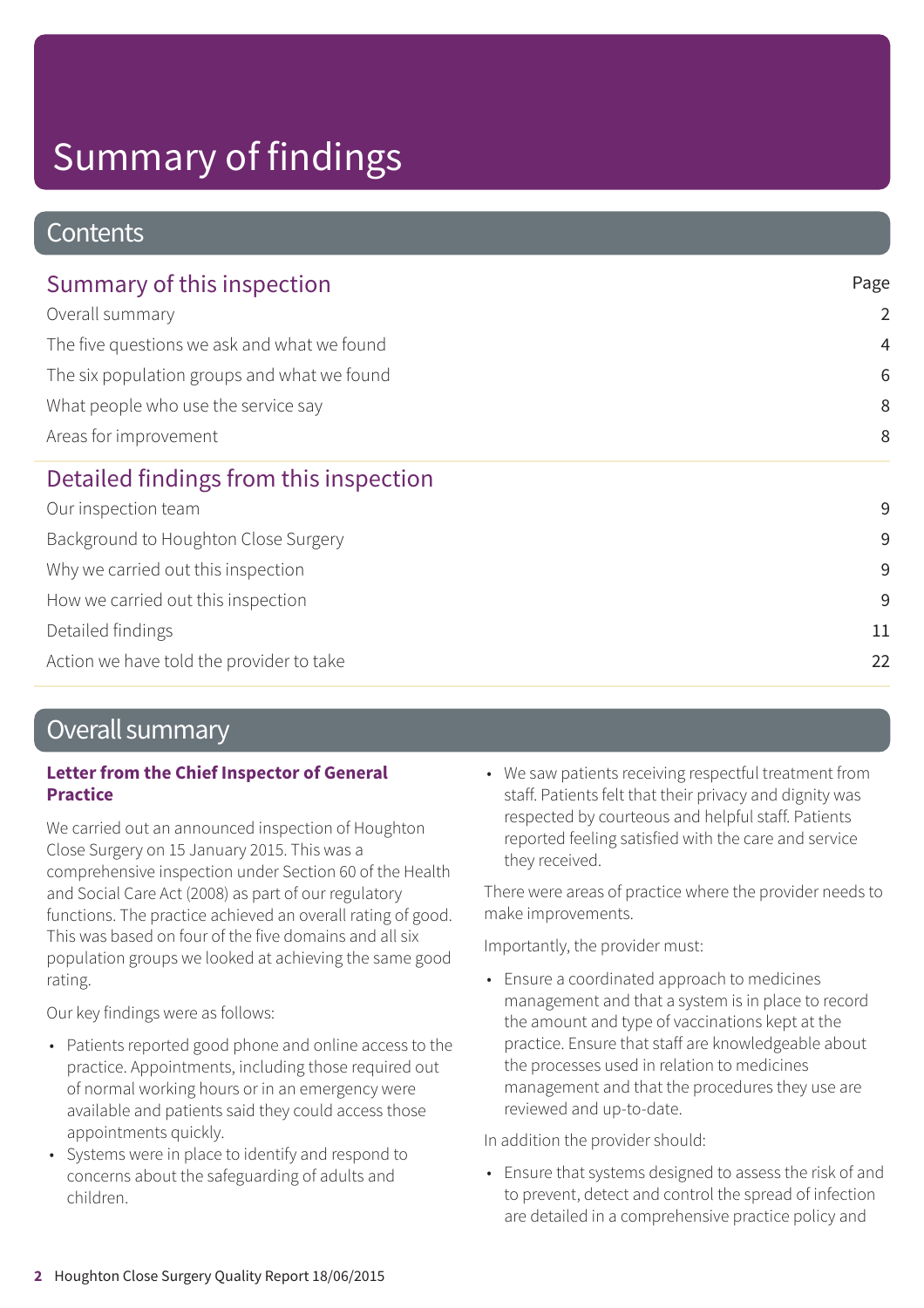# Summary of findings

audited appropriately. Staff should be informed and mindful of their own roles and responsibilities and those of their colleagues in relation to infection control systems and processes.

- Ensure adequate recruitment procedures are in place including completing the required background checks on staff and that the required information is available in respect of each person employed.
- Ensure that all staff employed are supported by receiving appropriate supervision and appraisal.
- Ensure all administration staff are trained in areas potentially relevant to their roles, which may include details of the Mental Capacity Act (2005).
- Ensure there is a complete annual process for the monitoring of and learning and improving from incidents and significant events.

#### **Professor Steve Field (CBE FRCP FFPH FRCGP)** Chief Inspector of General Practice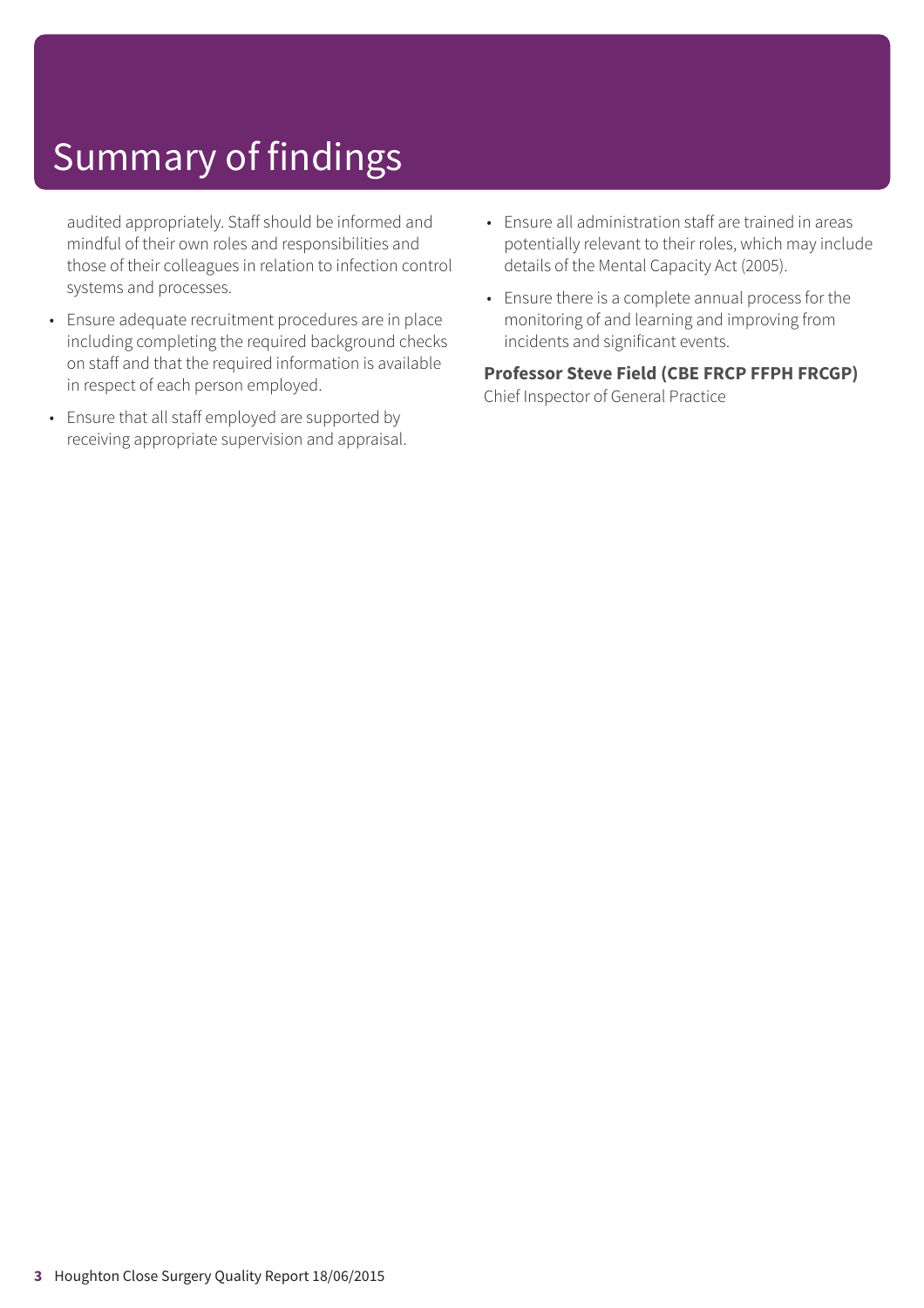### The five questions we ask and what we found

We always ask the following five questions of services.

#### **Are services safe?**

The practice is rated as requires improvement for safe. There were incident and significant event reporting procedures in place and action was taken to prevent recurrence of incidents when required. The structure of management communications ensured that all staff were informed about risks and decision making. Systems were in place to identify and respond to concerns about the safeguarding of adults and children. There was no clear system in place to record the amount and type of vaccinations kept at the practice. However, the medicines we checked were stored appropriately and within their expiry dates. The paper copies of standard operating procedures (SOPs) used by pharmacy staff were not up-to-date. The staff we spoke with demonstrated a limited knowledge and understanding of their own roles and responsibilities and those of their colleagues in relation to some aspects of medicines management and infection control processes. However, the practice was clean and infection control processes were adhered to. Systems to ensure that all staff employed at the practice received the relevant recruitment checks were lacking. Arrangements were in place for the practice to respond to foreseeable emergencies.

#### **Are services effective?**

The practice is rated as good for effective. The practice reviewed, discussed and acted upon best practice guidance to improve the patient experience. There was a programme of clinical audit at the practice to further improve patient care. The practice provided a number of services designed to promote patients' health and wellbeing. The practice took a collaborative approach to working with other health providers and there was multi-disciplinary working at the practice. Clinical staff were aware of the process used at the practice to obtain patient consent and were informed about the requirements of the Mental Capacity Act (2005) through limited training. The skills, abilities and development requirements of most staff were appraised.

#### **Are services caring?**

The practice is rated as good for caring. On the day of our inspection, we saw staff interacting with patients in reception and outside consulting rooms in a respectful and friendly manner. There were a number of arrangements in place to promote patients'

**Requires improvement –––**



**Good –––**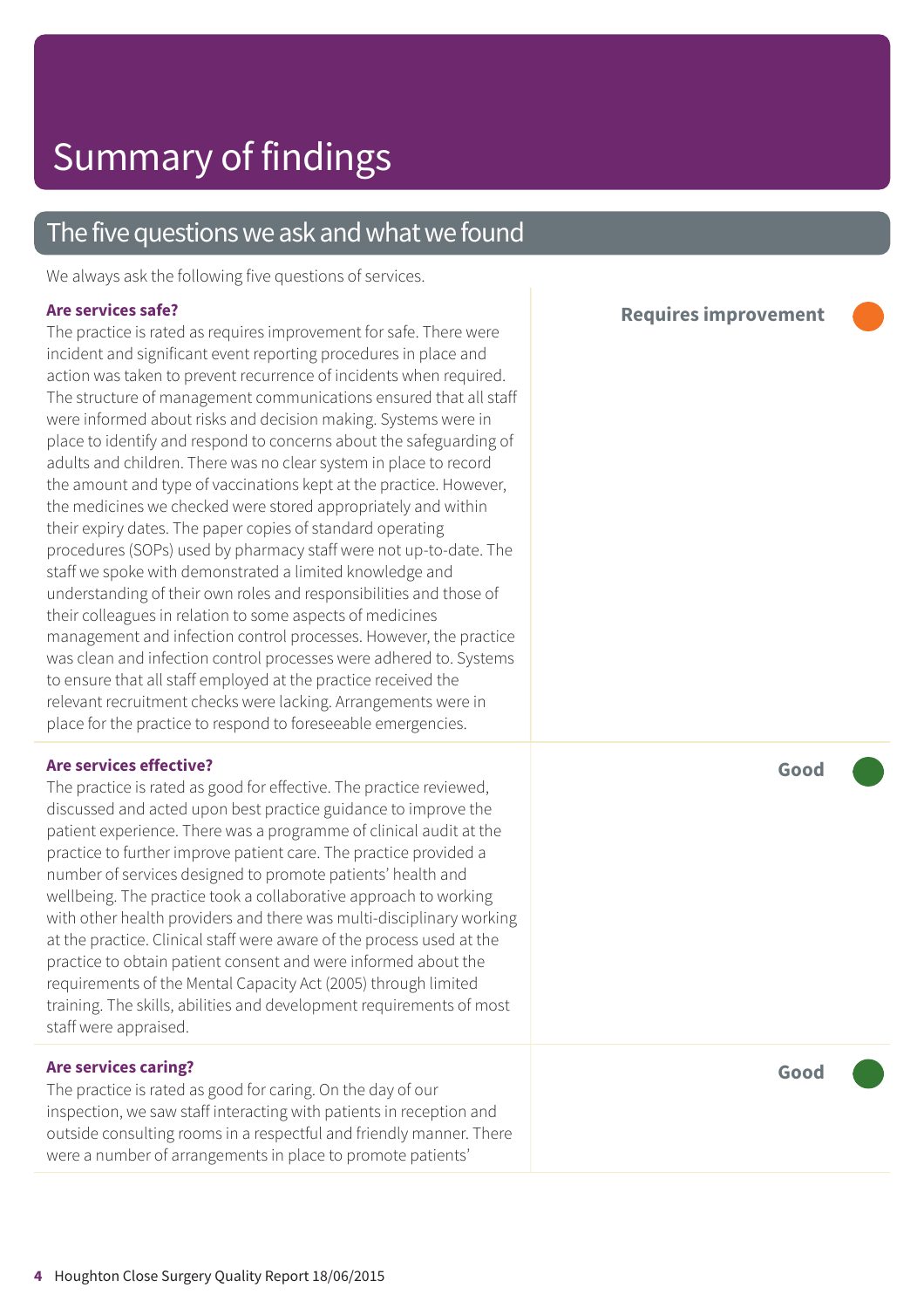### Summary of findings

involvement in their care. Throughout the period of our inspection process, patients told us they felt listened to and included in decisions about their care. Accessible information was provided to help patients understand the care available to them.

#### **Are services responsive to people's needs?**

The practice is rated as good for responsive. There were services targeted at those most at risk such as older people and those with long term conditions. The premises and services were adapted to meet the needs of people with disabilities. Patients reported adequate access to the practice. Appointments, including those required in an emergency were available. Some additional access to services for those who found attending in working hours difficult was available. Methods were available for patients to leave feedback about their experiences. The practice demonstrated it responded to patients' comments and complaints and where possible, took action to improve the patient experience.

#### **Are services well-led?**

The practice is rated as good for well-led. Staff felt engaged in a culture of openness and consultation. The management and meeting structure ensured that clinical decisions were reached and action was taken. There was a process in place for identifying and managing risks and ensuring these were acted upon. However, the lack of an annual review or analysis of incidents and events reduced the practice's ability to monitor and review its learning from them. The practice sought feedback from patients and staff and listened to representatives of the patient population. Staff were supported by management and a system of policies and procedures that governed activity. However, the policies and procedures were not always reviewed, up-to-date or comprehensive.

**Good –––**

**Good –––**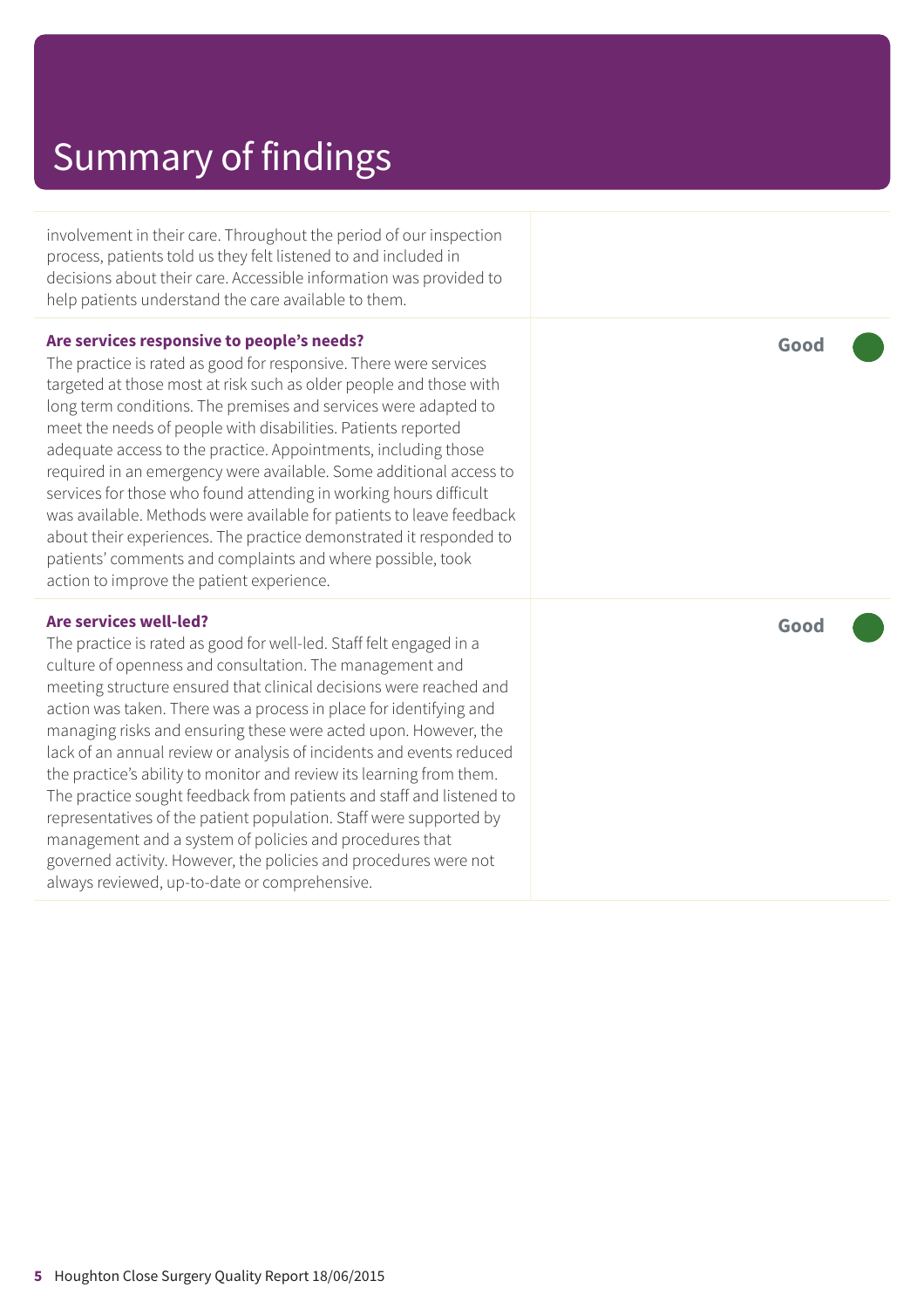### The six population groups and what we found

We always inspect the quality of care for these six population groups.

#### **Older people** The practice is rated as good for the population group of older people. The practice offered personalised care to meet the needs of older people in its population. Older patients had access to a named GP, a multi-disciplinary team approach to their care and received targeted vaccinations. A range of enhanced services were provided such as those for patients with dementia and end of life care. The practice was responsive to the needs of older people offering home visits including the provision of flu vaccinations. **Good ––– People with long term conditions** The practice is rated as good for the population group of people with long term conditions. The practice provided patients with long term conditions with an annual review to check their health and medication needs were being met. Patients with more than one condition were able to be seen for a review of all their health issues in one extended appointment (a co-morbidity review). They had access to a named GP and targeted immunisations such as the flu vaccine. There were GP and nurse leads for a range of long term conditions such as asthma and diabetes. **Good ––– Families, children and young people** The practice is rated as good for the population group of families, children and young people. Systems were in place for identifying and protecting patients at risk of abuse. There were six to eight week post natal checks for mothers and their children. Programmes of cervical screening for women over the age of 25 and childhood immunisations were used to respond to the needs of this patient group. Appointments were available outside of school hours including those for young patients with asthma. A full range of contraceptive and sexual health services were available at the practice. The premises was suitable for children and babies. **Good ––– Working age people (including those recently retired and students)** The practice is rated as good for the population group of working age people (including those recently retired and students). The practice offered online services such as appointment booking and repeat prescriptions. There was some additional out of working **Good –––**

Routine health checks were also available for patients between 40 and 74 years old.

hours access to meet the needs of working age patients with extended opening hours every Saturday from 8.30am to 11.00am.

**6** Houghton Close Surgery Quality Report 18/06/2015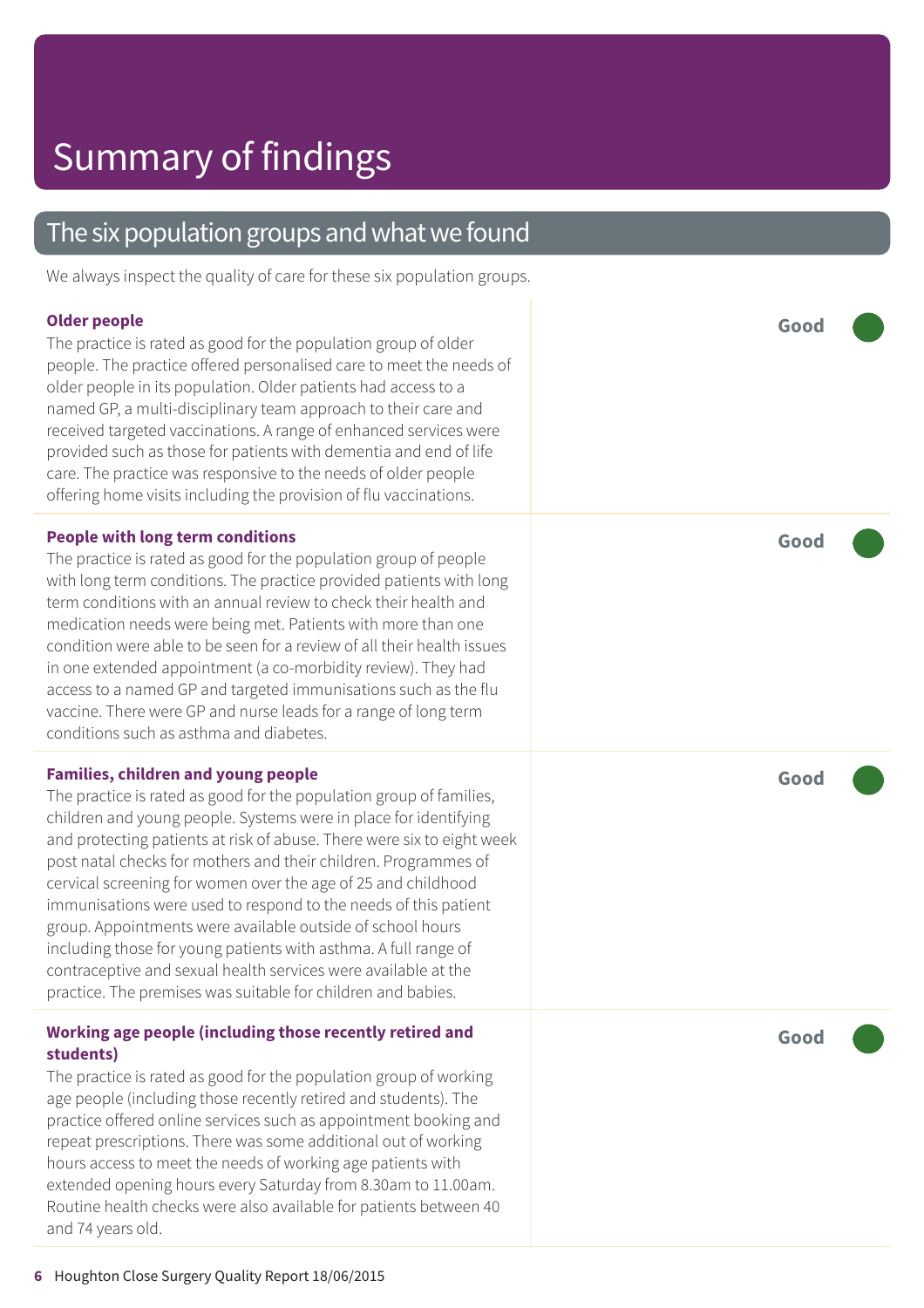### Summary of findings

#### **People whose circumstances may make them vulnerable**

The practice is rated as good for the population group of people whose circumstances may make them vulnerable. The practice held a register of some patients living in vulnerable circumstances including those with learning disabilities. Patients experiencing a learning disability received annual health checks. The practice regularly worked with multi-disciplinary teams in the case management of vulnerable people. The practice maintained a register of patients who were identified as carers and additional information was available for those patients. A system of using identifying symbols on the records of patients with complex health needs (yellow card system) was used to prioritise those patients for urgent access to services.

#### **People experiencing poor mental health (including people with dementia)**

The practice is rated as good for the population group of people experiencing poor mental health (including people with dementia). The practice worked with multi-disciplinary teams in the case management of patients experiencing poor mental health including those with dementia. Patients experiencing dementia also received a specialised care plan and an annual health check. Maximum four weekly prescriptions were available for patients experiencing poor mental health including those with suicidal tendencies. The practice offered an in-house counselling service.

**Good –––**

**Good –––**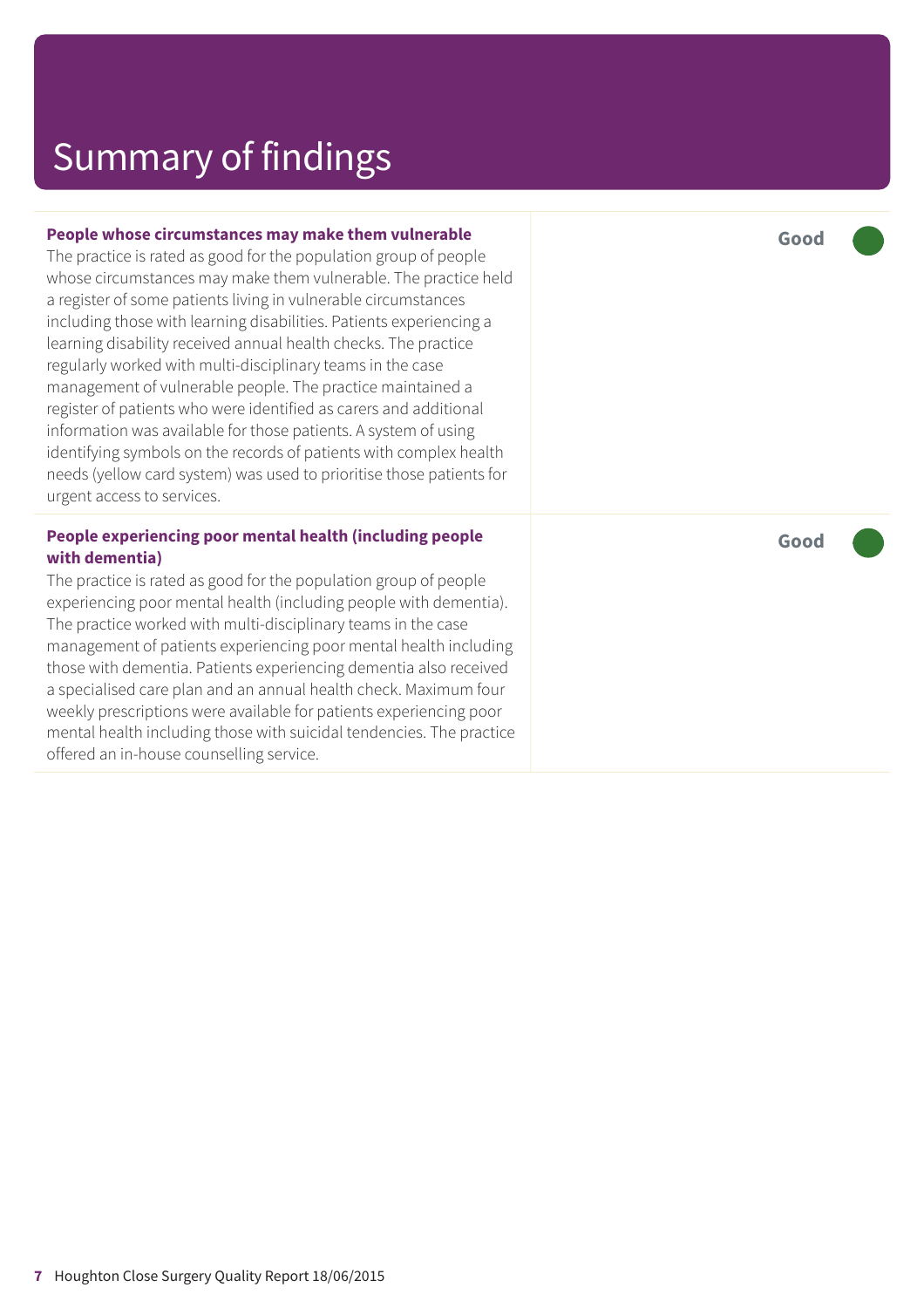### What people who use the service say

During our inspection, we spoke with 11 patients, reviewed 37 comment cards left by them and spoke with a representative of the patient participation group (PPG). The PPG is a group of patients who work with the practice to discuss and develop the services provided.

Patients told us that the care and service they received at the practice were very good. They said they felt staff were respectful and friendly. They told us they felt listened to by the GPs and involved in their own care and treatment. They said phone and online access to appointments was good and they were able to get appointments quickly.

The results of the practice's last patient survey completed between September 2013 and January 2014 showed that 100% of the 162 respondents were satisfied to very satisfied with the care they received.

However, a theme among the patients we spoke with or who left comments for us was the difficulty in getting an appointment with their doctor of choice. The practice's own patient survey completed in January 2014 showed that of the 162 respondents, 23% commented on how they would like to be able to see the same doctor for each appointment.

### Areas for improvement

#### **Action the service MUST take to improve**

Ensure a coordinated approach to medicines management and that a system is in place to record the amount and type of vaccinations kept at the practice. Ensure that staff are knowledgeable about the processes used in relation to medicines management and that the procedures they use are reviewed and up-to-date.

#### **Action the service SHOULD take to improve**

Ensure that systems designed to assess the risk of and to prevent, detect and control the spread of infection are detailed in a comprehensive practice policy and audited appropriately. Staff should be informed and mindful of their own roles and responsibilities and those of their colleagues in relation to infection control systems and processes.

Ensure adequate recruitment procedures are in place including completing the required background checks on staff and that the required information is available in respect of each person employed.

Ensure that all staff employed are supported by receiving appropriate supervision and appraisal.

Ensure all administration staff are trained in areas potentially relevant to their roles, which may include details of the Mental Capacity Act (2005).

Ensure there is a complete annual process for the monitoring of and learning and improving from incidents and significant events.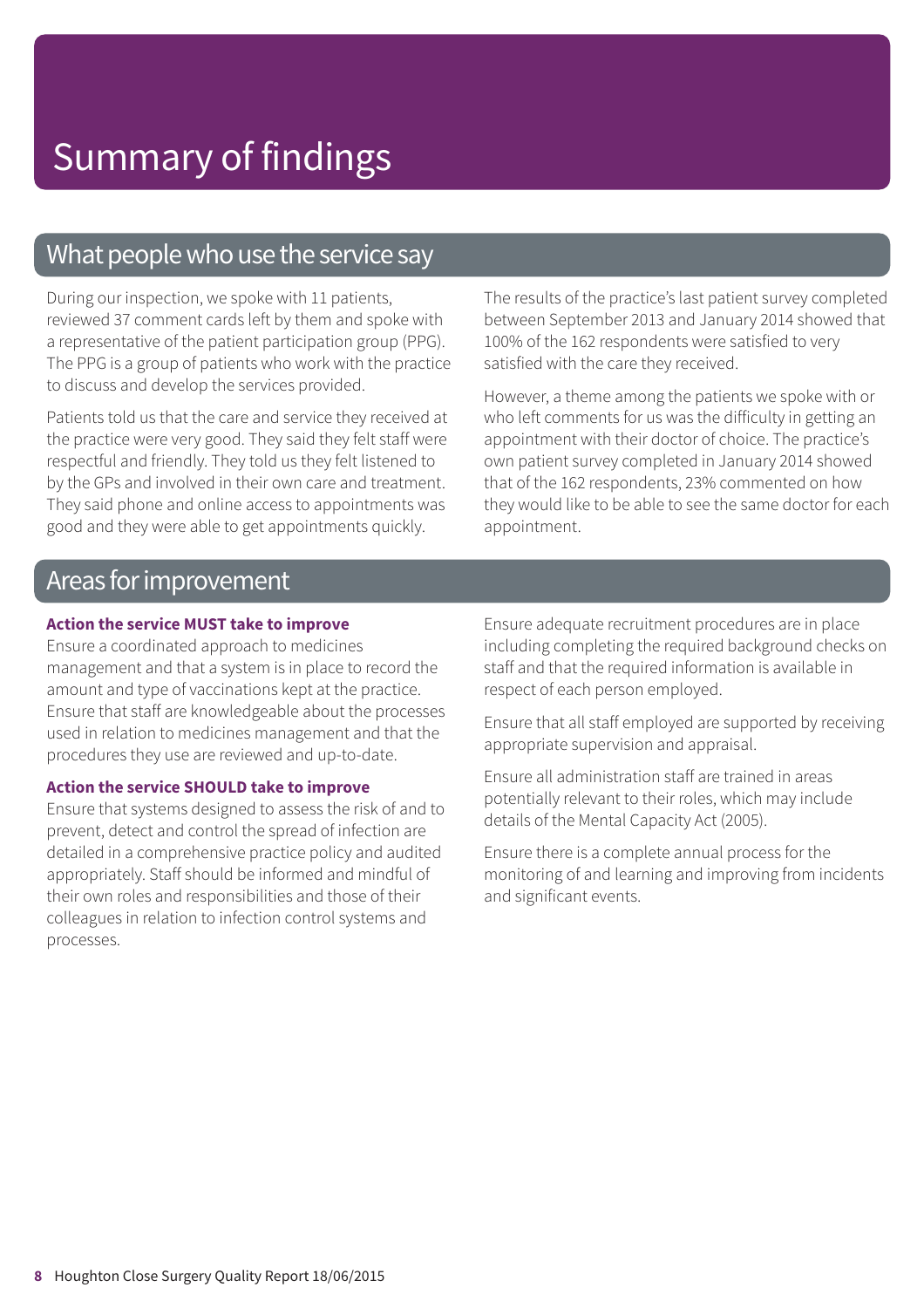

# Houghton Close Surgery **Detailed findings**

### Our inspection team

### **Our inspection team was led by:**

Our inspection team was led by a CQC lead inspector. The team included a GP and practice manager acting as specialist advisers.

### **Background to Houghton** Close Surgery

Houghton Close Surgery provides a range of primary medical services from a purpose built premises at 1 Houghton Close, Ampthill, Bedfordshire, MK45 2TG. The practice is both a training and dispensing service. The practice serves a population of approximately 10,340. The area served has a significantly below average deprivation rate compared to England as a whole. The practice population is predominantly white British with no notable Black and minority ethnic communities. The practice serves an above average population between the ages of 40 and 69 and a considerably lower than average population between the ages of 20 and 34.

The full clinical staff team includes three female and two male GP partners, two salaried GPs, three trainee GPs, three nurse prescribers, six practice nurses, a healthcare assistant and a phlebotomist (specialised clinical support workers who collect blood from patients for examination). The team is supported by a practice manager, a deputy manager, and 15 administration, reception and medical secretary staff. Two managers, two dispensers, three assistants and a delivery worker are employed in the dispensing pharmacy.

### Why we carried out this inspection

We inspected this practice as part of our new comprehensive inspection programme.

We carried out a comprehensive inspection of this practice under Section 60 of the Health and Social Care Act (2008) as part of our regulatory functions. This inspection was planned to check whether the provider is meeting the legal requirements and regulations associated with the Health and Social Care Act (2008). Also, to look at the overall quality of the service and to provide a rating for the practice under the Care Act (2014).

Please note that when referring to information throughout this report, for example any reference to the Quality and Outcomes Framework data, this relates to the most recent information available to the CQC at that time.

### How we carried out this inspection

Before our inspection visit, we reviewed a range of information we held about the practice and asked other organisations to share what they knew about the practice. We carried out an announced inspection visit on 15 January 2015. During our inspection we spoke with a range of staff including four GP partners, four nursing staff, a phlebotomist, the practice manager and members of the reception, administration and dispensary teams. We spoke with 11 patients and a representative of the patient participation group (the PPG is a group of patients who work with the practice to discuss and develop the services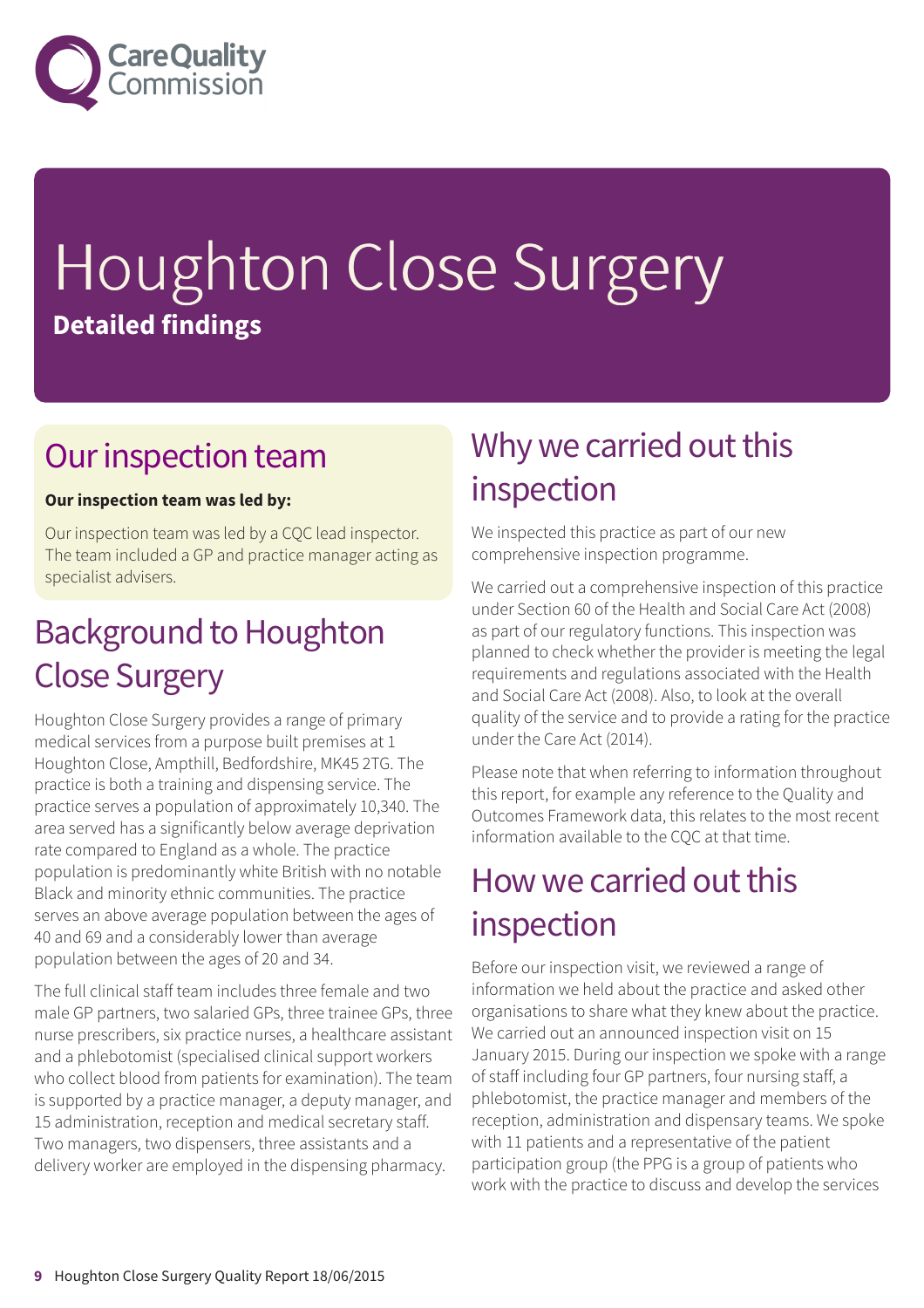# Detailed findings

provided). We observed how staff interacted with patients. We reviewed the practice's own patient survey and 37 CQC comment cards left for us by patients to share their views and experiences of the practice with us.

To get to the heart of patients' experiences of care and treatment, we always ask the following five questions:

- Is it safe?
- Is it effective?
- Is it caring?
- Is it responsive to people's needs?
- Is it well-led?

We also looked at how well services are provided for specific groups of people and what good care looks like for them. The population groups are:

- Older people
- People with long-term conditions
- Families, children and young people
- Working age people (including those recently retired and students)
- People whose circumstances may make them vulnerable
- People experiencing poor mental health (including people with dementia)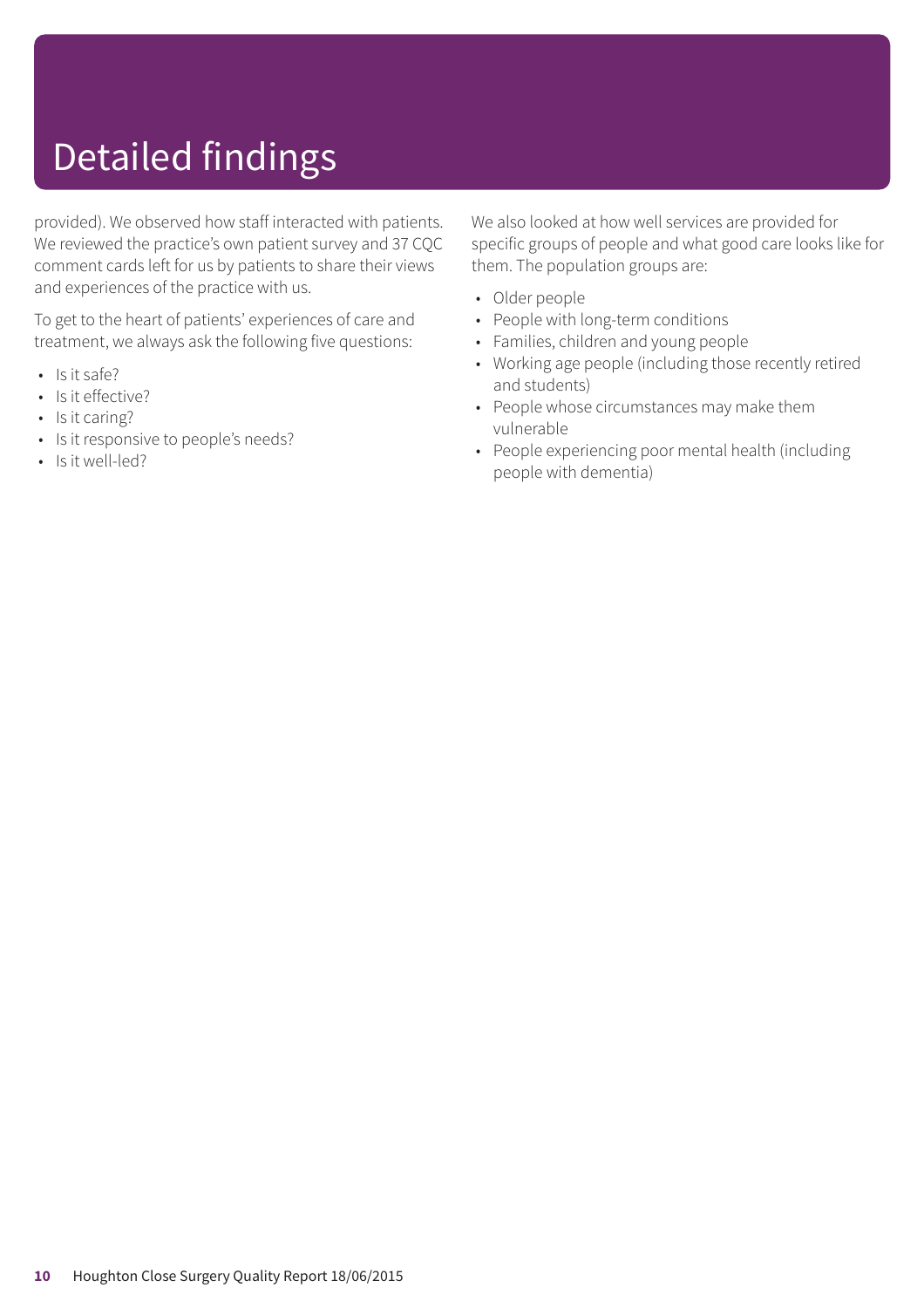# Are services safe?

## **Our findings**

### **Safe track record**

The staff we spoke with demonstrated an understanding of their roles in reporting incidents and significant events and were clear on the reporting process used at the practice. The senior staff understood their roles in discussing, analysing and reviewing reported incidents and events.

Various practice meetings were used for senior staff to review and take action on all reported incidents, events and complaints. This would depend on the type of incident or event discussed and the staff it was relevant to. Formal minutes were not taken or available for most meetings at the practice, including weekly clinical and management meetings and monthly multi-disciplinary meetings. However, the staff we spoke with who attended those meetings were all able to recount the details of recent incidents and events discussed. Staff who were not present at those meetings told us they received the details of any discussions and decisions made through team conversation with senior staff or at the practice's monthly protected learning sessions.

#### **Learning and improvement from safety incidents**

The practice had a system in place for reporting, recording and taking action on significant events. Significant event analysis is used by practices to reflect on individual cases and where necessary, make changes to improve the quality and safety of care. We looked at examples of how staff had used the procedure to report incidents and significant events relating to clinical practice and/or staff issues. From our conversations with staff we found that incidents and events were discussed at various meetings which included discussion on how the incidents could be learned from and any action necessary to reduce the risk of recurrence. We saw that the practice maintained a log of all incidents and events which included a record of the action taken to prevent recurrence.

However, when we asked to see an annual review or analysis of all significant events at the practice, this could not be provided. The practice manager confirmed an annual review (which differs from a log in that it analyses the effectiveness of the action taken) was not completed. This reduced the practice's ability to monitor and review its learning from previous incidents and events.

Safety alerts were reviewed by and distributed to the relevant staff by the practice manager and a GP partner depending on the content. The staff we spoke with displayed an awareness of how safety alerts were communicated and told us they were receiving those relevant to their roles. They were able to give examples of recent alerts relevant to the care they were responsible for.

#### **Reliable safety systems and processes including safeguarding**

There were systems in place for staff to identify and respond to potential concerns around the safeguarding of vulnerable adults and children using the practice. We saw the practice had safeguarding policies in place and one of the GP partners was the nominated lead for safeguarding issues. The staff we spoke with demonstrated a clear knowledge and understanding of their own responsibilities, the role of the lead and the safeguarding processes in place. From our conversations with them and our review of training documentation, we saw that all staff had received safeguarding and child protection training at the level specific to their roles.

We looked at the details of some recent safeguarding concerns raised at the practice. We saw the practice response was well documented and included details of the relevant GP's involvement. All the relevant agencies were informed and involved. Identifying symbols were used on the patients' notes to inform staff they were considered to be at risk.

#### **Medicines management**

We saw records showing all members of staff involved in the pharmacy dispensing process had received appropriate training and had regular checks of their competence. All the medicines we checked in the dispensing pharmacy were within their expiry dates and stored appropriately. We saw that processes were in place to monitor stock and record incoming and outgoing medicines.

However, patients were not fully protected from the risks associated with the unsafe use and management of medicines. The paper copies of standard operating procedures (SOPs are protocols and procedures that ensure staff adhere to good clinical governance in the dispensing of medicines) we looked at were not up-to-date or marked with a recent review date. Staff in the dispensing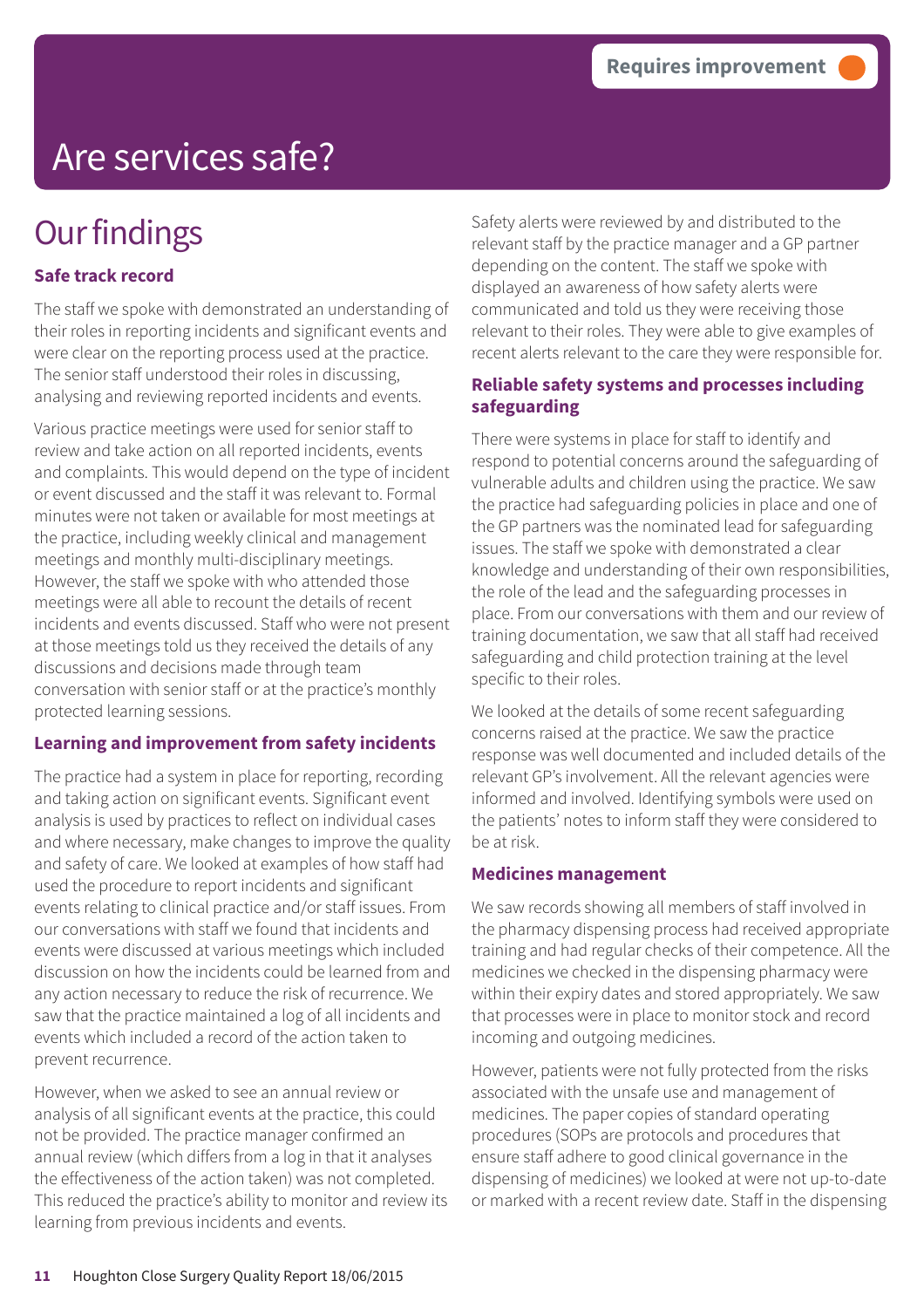### Are services safe?

pharmacy told us it was the paper copies of SOPs they referred to. The electronic versions of the SOPs were up-to-date and regularly reviewed and amended, but these were not used by staff in the pharmacy.

The vaccinations at the practice were stored in designated fridges. All of the vaccines we checked were within their expiry dates and stored at the appropriate temperature. However, recorded checks on the daily monitoring of the temperature were limited and all the staff we asked were unaware of any checking and recording process. Also, there was no system in place to record the amount and type of vaccinations kept at the practice. An inventory of incoming and outgoing vaccinations could not be provided by any of the staff we spoke with about it. The staff we spoke with demonstrated a limited knowledge and understanding of their own roles and responsibilities and those of their colleagues in relation to the storing and monitoring of the vaccinations.

#### **Cleanliness and infection control**

We saw that the practice appeared clean. Hand wash facilities, including hand sanitiser were available throughout the practice. The records we looked at showed that staff were trained in infection control. The practice had a nominated lead for infection control issues. There were appropriate processes in place for the management of sharps (needles) and clinical waste.

A Legionella (a bacteria which can contaminate water supplies and cause Legionnaires' disease) risk assessment completed at the practice in March 2012 showed the premises to be a medium risk due to the poor condition of its water storage tanks. We saw that these were removed as a result. Records were available to demonstrate water temperatures at the practice were regularly monitored and that infrequently used outlets were flushed (flushing is a process of the continual running of water for a period of time to prevent the build-up of bacteria).

We saw that documented audits and checks of cleanliness and infection control issues at the practice were completed. However, the checks were infrequent. The two available infection control checklists were completed 13 months apart in November 2013 and December 2014. We saw that the practice had an infection control policy in place, but this was limited in its detail. However, the practice did have access to the more detailed local clinical commissioning group's (CCG) infection control guidance for general practice. Despite receiving training, the staff we spoke with, including clinical staff, demonstrated a limited knowledge and understanding of their own roles and responsibilities and those of their colleagues in relation to cleanliness and infection control. However, we saw that the practice was clean and infection control processes were adhered to.

### **Equipment**

Patients were protected from the risk of unsuitable equipment because the practice had procedures in place to ensure the equipment was maintained and fit for purpose. We looked at documentation which showed the practice completed annual checks on its equipment. This included the calibration of medical equipment to ensure the accuracy of measurements and readings taken. All of the equipment we saw during our inspection appeared fit for purpose. All portable electrical equipment was routinely tested.

### **Staffing and recruitment**

The staff we spoke with understood what they were qualified to do and this was reflected in how the practice had arranged its services. The practice had calculated minimum staffing levels and skills mix to ensure the service could operate safely. The staffing levels we saw on the day of our inspection met the practice's minimum requirement and there was evidence to demonstrate the requirement was regularly achieved.

Records we looked at contained evidence that some of the appropriate recruitment checks were undertaken prior to employment. However, not all of the appropriate checks were available for all staff.

Senior staff at the practice told us that reception staff had been assessed as not requiring criminal records checks, but that all clinical staff required one. From our review of documentation, we saw that some clinical staff's criminal records checks were from other employers and these were more than three years old. The practice did not have a process in place for ensuring that all clinical staff employed at the practice before June 2014 had undertaken a criminal records check at the appropriate level. However, all new staff employed from June 2014 were receiving the checks.

### **Monitoring safety and responding to risk**

From our conversations with staff and our review of documentation we found the practice had a system in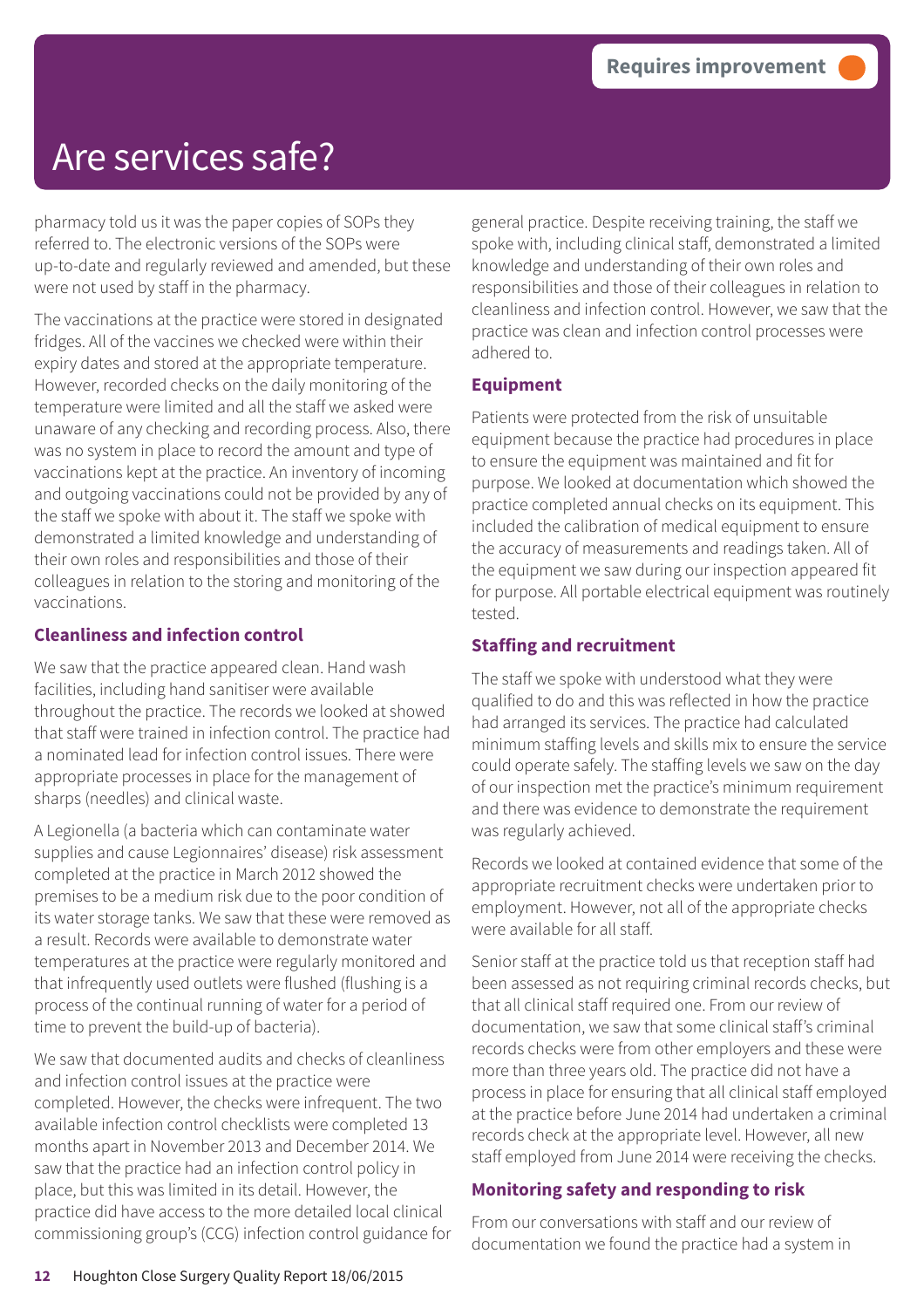### Are services safe?

place to ensure that all staff received safety alerts. The practice manager and a GP partner received and distributed safety alerts to the relevant staff. Various practice meetings were used for senior staff to review and take action on all reported incidents, events and complaints. This would depend on the type of incident or event discussed and the staff it was relevant to. Details of any discussions and decisions made in those meetings were made available to all staff through team conversation with senior staff or at the practice's monthly protected learning sessions.

#### **Arrangements to deal with emergencies and major incidents**

The practice had procedures in place to respond to emergencies and reduce the risk to patients' safety from such incidents. We saw that the practice had a disaster planning and recovery process in place. The documented plan covered the emergency measures the practice would take to respond to any loss of premises, records and utilities among other things. The relevant staff we spoke with understood their roles in relation to the contingency plan.

We saw that the plan was applied in December 2014 when a car crashed through the entrance to the practice causing considerable damage including a gas leak. The practice maintained its services from two nearby surgeries until it was operational at its own premises two hours after the incident.

There was documentary evidence to demonstrate staff at the practice had completed Cardiopulmonary resuscitation (CPR) training. We looked at the emergency medical equipment and drugs available at the practice including adrenaline and a defibrillator. All of the equipment and emergency drugs were within their expiry dates. However, although a documented check on the equipment was available, most of the staff who would deal with the equipment and drugs we spoke with did not know of its existence or how to locate it.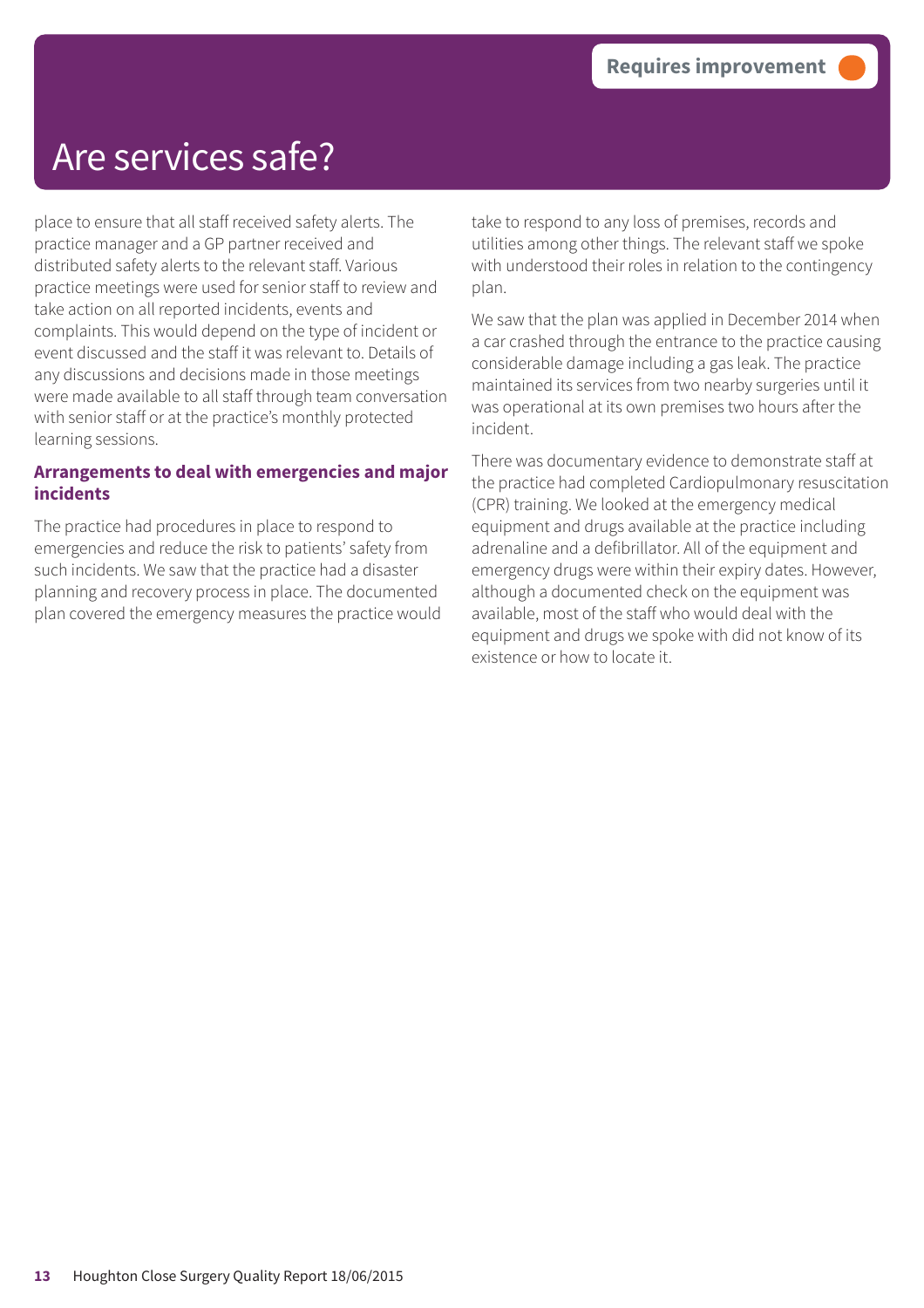## Are services effective? (for example, treatment is effective)

# **Our findings**

### **Effective needs assessment**

The practice reviewed, discussed and acted upon best practice guidelines and information to improve the patient experience. A system was in place for National Institute for Health and Care Excellence (NICE) quality standards to be distributed and reviewed by clinical staff. The practice participated in recognised clinical quality and effectiveness schemes such as the national Quality and Outcomes Framework (QOF). QOF is a national data management tool generated from patients' records that provides performance information about primary medical services.

We saw that the practice had used this information to analyse how many emergency admissions to hospital of its registered patients could have been prevented. This would assist the practice in identifying any potential gaps in its services. In October 2014, the practice reviewed all of the 14 patients admitted by type and circumstances and found none of the emergency admissions were avoidable.

We looked at the minutes of the practice's monthly business meetings from 10 November and 8 December 2014 and saw that QOF was a standing item on the agenda. Issues relating to the collection and analysis of QOF data and any identified improvements that were required were discussed at these meetings.

A coding system was used to ensure the relevant patients were identified for and allocated to a chronic disease register and the system was subject to checks for accuracy. Once allocated, each patient was able to receive the appropriate management, medication and review for their condition.

#### **Management, monitoring and improving outcomes for people**

The practice had a system in place for completing clinical audit. Clinical audit is a way of identifying if healthcare is provided in line with recommended standards, if it is effective and where improvements could be made. Examples of clinical audits included those on treatment prescribing for patients with type two diabetes and patients with undiagnosed chronic obstructive pulmonary disorder (COPD). We saw that an audit of treatment prescribing for patients with type two diabetes was completed in June 2014. The audit was to study and review the effectiveness of a treatment option for patients where glycaemic control was unsatisfactory and to ensure the practice prescribed the treatment in line with National Institute for Health and Care Excellence (NICE) guidance. Of the 50 patients who met the criteria, 11 were selected for study. The practice found that in all cases NICE guidance was followed and that 10 of the 11 patients showed improved glycaemic control and weight loss. This confirmed that the practice was providing an appropriate treatment option in adherence with national guidance.

We saw that a clinical audit to identify patients with undiagnosed COPD was initiated in April 2014. The audit was selected as the practice had identified the disease prevalence in its patient population was below the national average. The audit involved a search of all patients over 50 years old identified as smokers and with a previous prescription for a specific treatment for bronchospasm (a sudden constriction of the muscles in the walls of the bronchioles). Fifty four patients were seen for a spirometry screening (a lung function test) and of these a new asthma diagnosis was identified in five of the patients and a COPD diagnosis in 17 cases. The practice's prevalence rate increased and those patients were able to be treated for their conditions. The practice intended to expand the audit to the 45 to 50 years old age group in 2015.

### **Effective staffing**

From speaking with staff and our review of documentation we found that staff received an appropriate induction when joining the service. Where applicable, the professional registrations and revalidations of staff at the practice were up-to-date and as part of this process, the relevant bodies check the fitness to practise of each individual.

Most of the staff we spoke with said they received an annual appraisal of their performance and competencies. We looked at some examples of these and saw that there was also an opportunity for staff to discuss any training requirements. Staff told us that the training provision at the practice was adequate and they accessed much of their training during protected learning time. The various certificates we looked at demonstrated staff had access to a range of training, including relating to clinical skills. The resulting clinical competence and professional development of staff promoted improved patient care. However, some administration staff at the practice were yet to receive their annual appraisals and these were overdue in accordance with the practice's own timescales.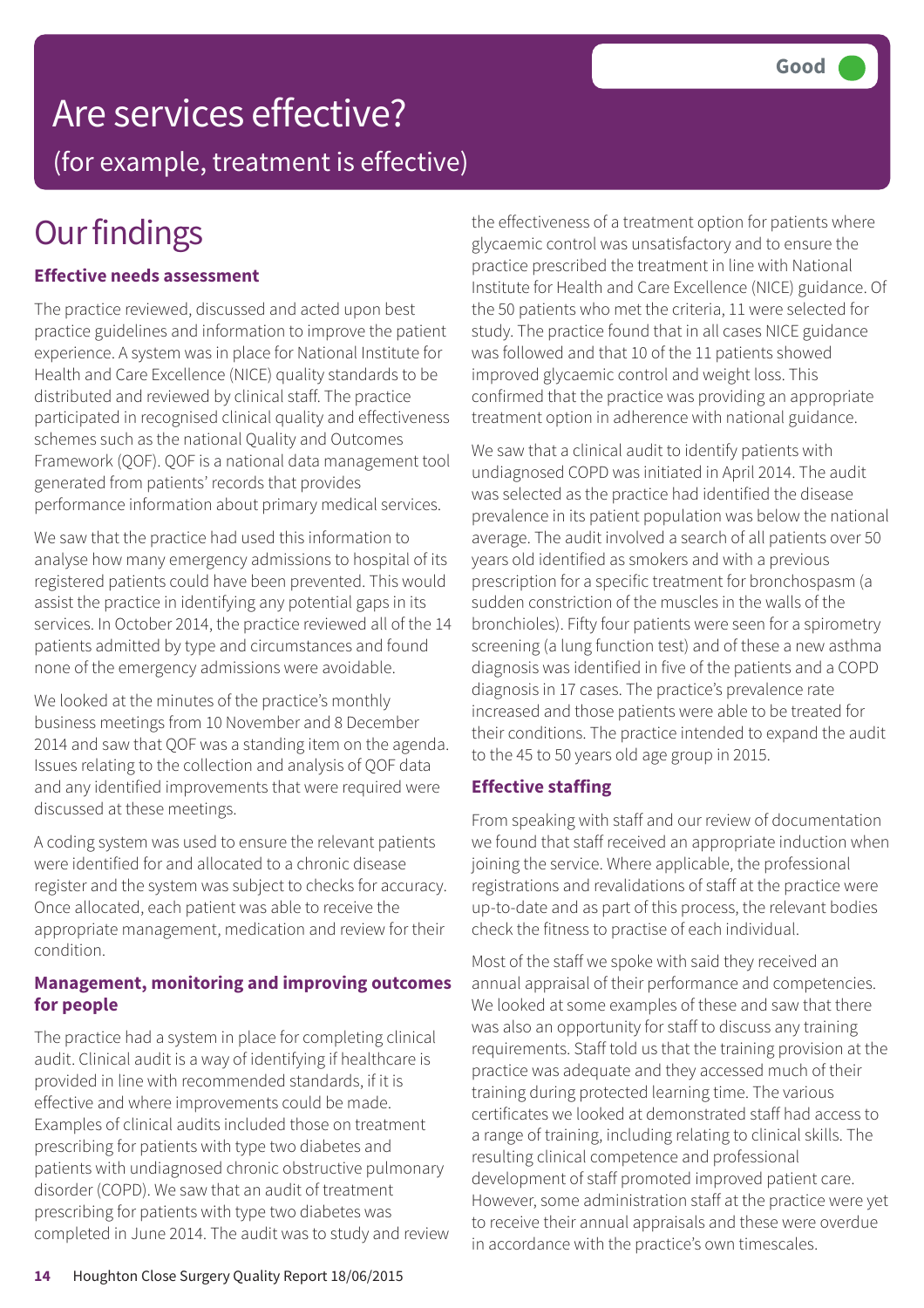## Are services effective? (for example, treatment is effective)

### **Working with colleagues and other services**

The practice worked with other service providers to meet patients' needs and manage complex cases. We saw that a system was in place for such things as patient blood and pathology results and radiology reports to be received electronically. The process allowed for patients requiring follow up to be identified and contacted. All the staff we spoke with understood how the system was used.

The practice held multi-disciplinary team meetings once each month to discuss the needs of complex patients. This included those with end of life care needs. These meetings were divided into a section attended by discharge coordinators and social workers to discuss unplanned admissions and complex care cases. Later, in a separate part of the meeting, district nurses and health visitors among others discussed all palliative (end of life) care patients. We saw that the issues discussed and actions agreed for each patient were recorded directly into their care notes.

### **Information sharing**

The practice used several processes and electronic systems to communicate with other providers. For example, there was a system in place with the local out of hours provider to enable patient data to be shared in a secure and timely manner. An electronic system was also in place for making referrals through the Choose and Book system. The Choose and Book system enables patients to choose which hospital they will be seen in and to book their own outpatient appointments in discussion with their chosen hospital.

The practice had systems in place to provide staff with the information they needed. An electronic patient record system was used by all staff to coordinate, document and manage patients' care. All staff were fully trained on the system. This software enabled scanned paper communications, such as those from hospital, to be saved in the system for future reference.

### **Consent to care and treatment**

From our conversations with staff and our review of training documentation we saw that clinical staff at the practice had received some limited Mental Capacity Act (MCA) training during protected learning time. None of the reception or administration staff had received this training and this was reflected in their very limited understanding of this subject. From our conversations with clinical staff we found that patients' capacity to consent was assessed in line with the Mental Capacity Act (2005). When interviewed, clinical staff gave examples of how a patient's best interests were taken into account if a patient did not have capacity. They demonstrated an understanding of the MCA and its implications for patients at the practice. Clinical staff were also aware and demonstrated a good understanding of the Gillick competency test (a process to assess whether children under 16 years old are able to consent to their medical treatment, without the need for parental permission or knowledge).

### **Health promotion and prevention**

We saw that all new patients at the practice were offered a health check. This included a review of their weight, blood pressure, smoking and alcohol consumption. Routine health checks were also available for all patients between 40 and 74 years old. At the time of our inspection, for the 2014/2015 year, 190 of the 427 eligible patients had been assessed. The practice recognised this figure was low. However, we were aware that this was the fifth year of a five year check period and for the previous four years the practice's performance in this area was very good. For the final year of the period, the practice was dealing with the group of eligible patients who were declining their invitations hence the low uptake rate.

We saw that the practice operated patient registers and nurse led clinics for a range of long term conditions (chronic diseases). The GP partners shared the lead roles with nominated nurses for patients with diabetes, asthma and chronic obstructive pulmonary disorder (COPD) among others.

The practice maintained a register of all patients with learning disabilities and all 39 were offered a health check in the 2014/2015 year.

We found that the practice offered a number of services designed to promote patients' health and wellbeing and prevent the onset of illness. We saw various health related information was available for patients in the waiting area.

The practice had participated in targeted vaccination programmes for older people and those with long term conditions. These included the shingles vaccine for those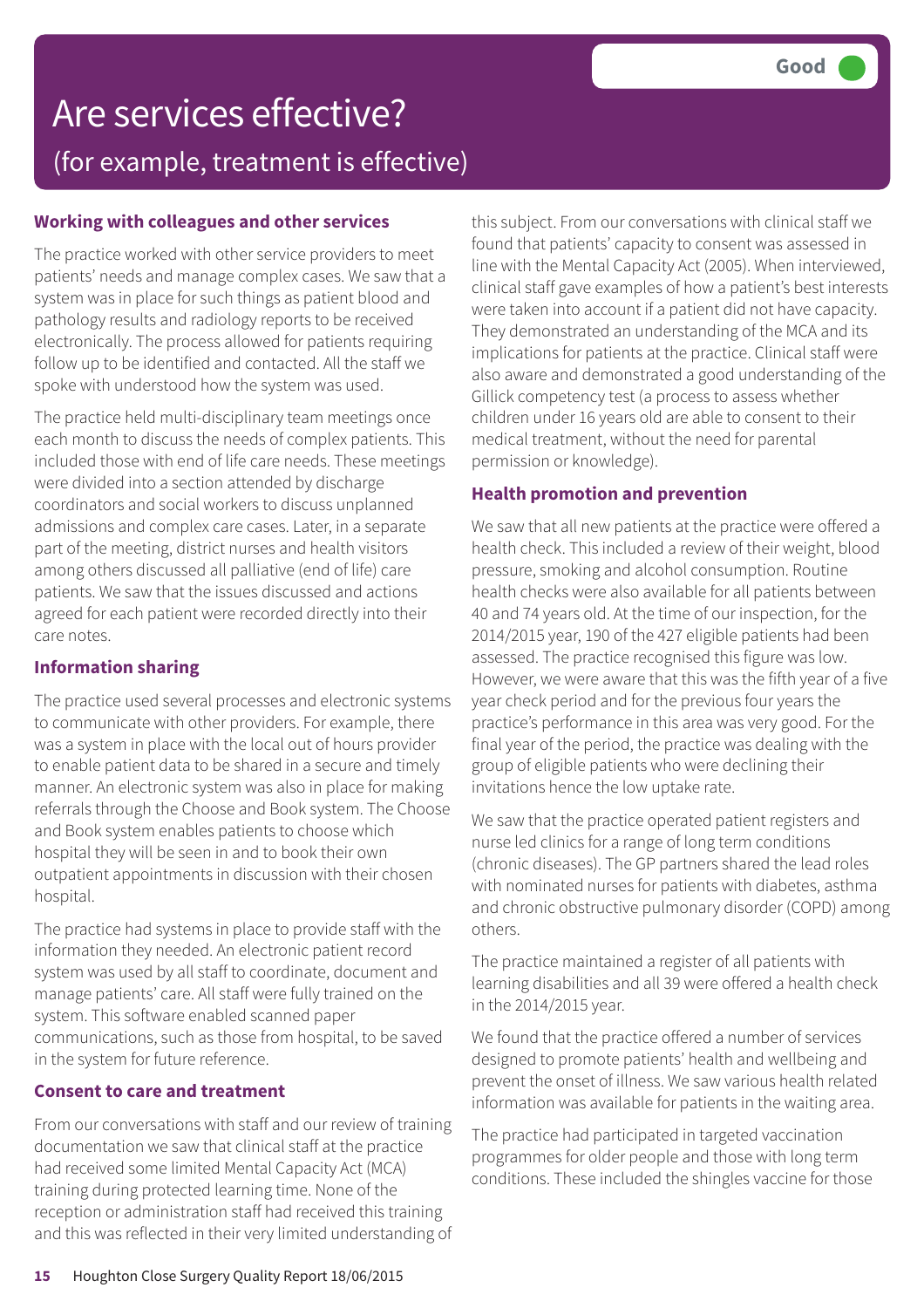### Are services effective? (for example, treatment is effective)

aged 70 to 79, and the flu vaccine for people with long term conditions and those over 65. At the time of our inspection 72.4% of eligible patients had received the flu vaccine since April 2014, with just under a quarter of the year remaining.

Both female GP partners and nurses at the practice were qualified to provide and carrying out cervical screening. A system of alerts and recalls was in place to provide smear

tests to women aged 25 years and older. At the time of our inspection there was a 96.7% take up rate for this programme from April 2014. This was achieved due to the efforts made by the practice to ensure a high take up rate and compared very well to other practices both locally and nationally.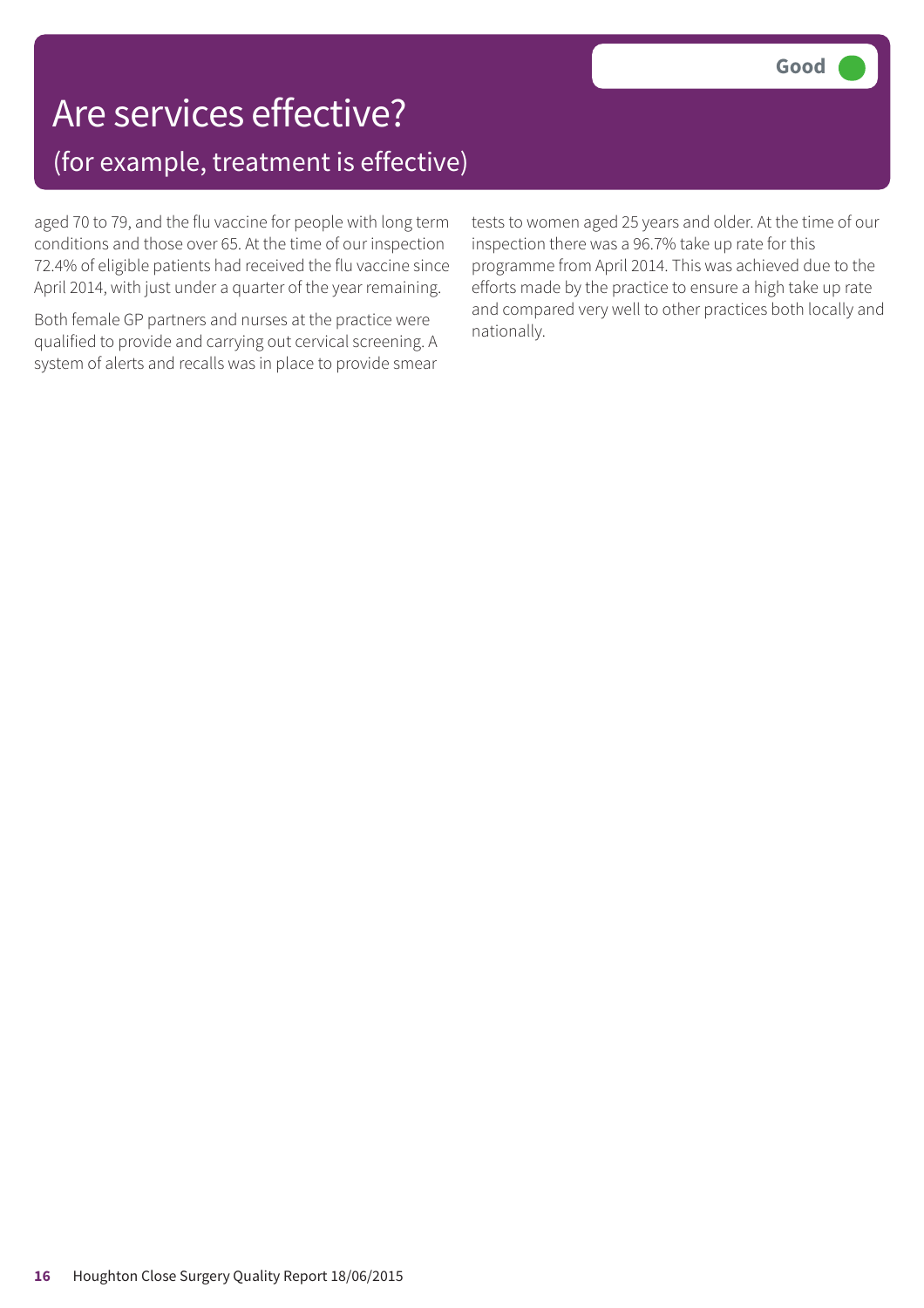# Are services caring?

### **Our findings**

### **Respect, dignity, compassion and empathy**

During our inspection visit we saw that staff behaviours were respectful and professional. We saw examples of patients receiving courteous and helpful treatment from the practice reception staff. We saw the clinical staff interacting with patients in the waiting area and outside clinical and consulting rooms in a friendly and caring manner. All staff spoke quietly with patients to protect their confidentiality as much as possible in public areas.

We spoke with 11 patients on the day of our inspection, all of whom were positive about staff behaviours and the very good service they felt they received. A total of 37 patients completed CQC comment cards to provide us with feedback on the practice. All of the responses received about staff behaviours were positive. They said staff were friendly, caring and helpful and treated them with dignity and respect.

Staff and patients told us that all consultations and treatments were carried out in the privacy of a consulting room. Curtains were provided in consulting rooms and treatment rooms so that patients' privacy and dignity was maintained during examinations, investigations and treatments. We found that doors were closed during consultations and that conversations taking place in those rooms could not be overheard.

#### **Care planning and involvement in decisions about care and treatment**

The practice had made suitable arrangements to ensure that patients were involved in, and able to participate in decisions about their care. All of the 11 patients we spoke with said they felt listened to and had a communicative relationship with the GPs and nurses. They said their questions were answered by the clinical staff and any concerns they had were discussed. We also read comments left for us by 37 patients. Of those who commented on how involved they felt in their care and the explanations they received about their care, all of the responses were positive.

The results of the national GP survey for 2013/2014 showed that 78% of respondents felt the GPs at the practice were good or very good at involving them in decisions about their care. The national average was 82%. This figure rose to nearly 91% when patients were asked the same about nurses at the practice. This was notably above the national average satisfaction rate of 85%. Nearly 89% of patients felt the GPs were good or very good at treating them with care and concern. This was above the national average of 85.3%.

#### **Patient/carer support to cope emotionally with care and treatment**

We saw that a process was in place at the practice for recently deceased patients to be highlighted on the electronic patient records system. However, there was no register of recently bereaved patients at the practice. The staff we spoke with told us the GPs would make contact with recently bereaved patients by telephone and subsequently complete a home visit in normal circumstances. All patients receiving palliative care and those recently deceased were discussed at the monthly multi-disciplinary team meetings.

Patients in a carer role were identified where possible. From our conversations with staff and our review of documentation we saw the practice maintained a register of patients who identified as carers. This information was mainly sourced from patients during their consultations with the GPs. Staff told us that patients on the register had access to services such as home visits and immunisations provided at home. We saw information aimed at carers displayed in the waiting area. This gave details of the local support available among other things. From our conversations with senior staff we found that a representative of a local carers' support group was scheduled to attend the practice and discuss their approach to carers on 6 February 2015.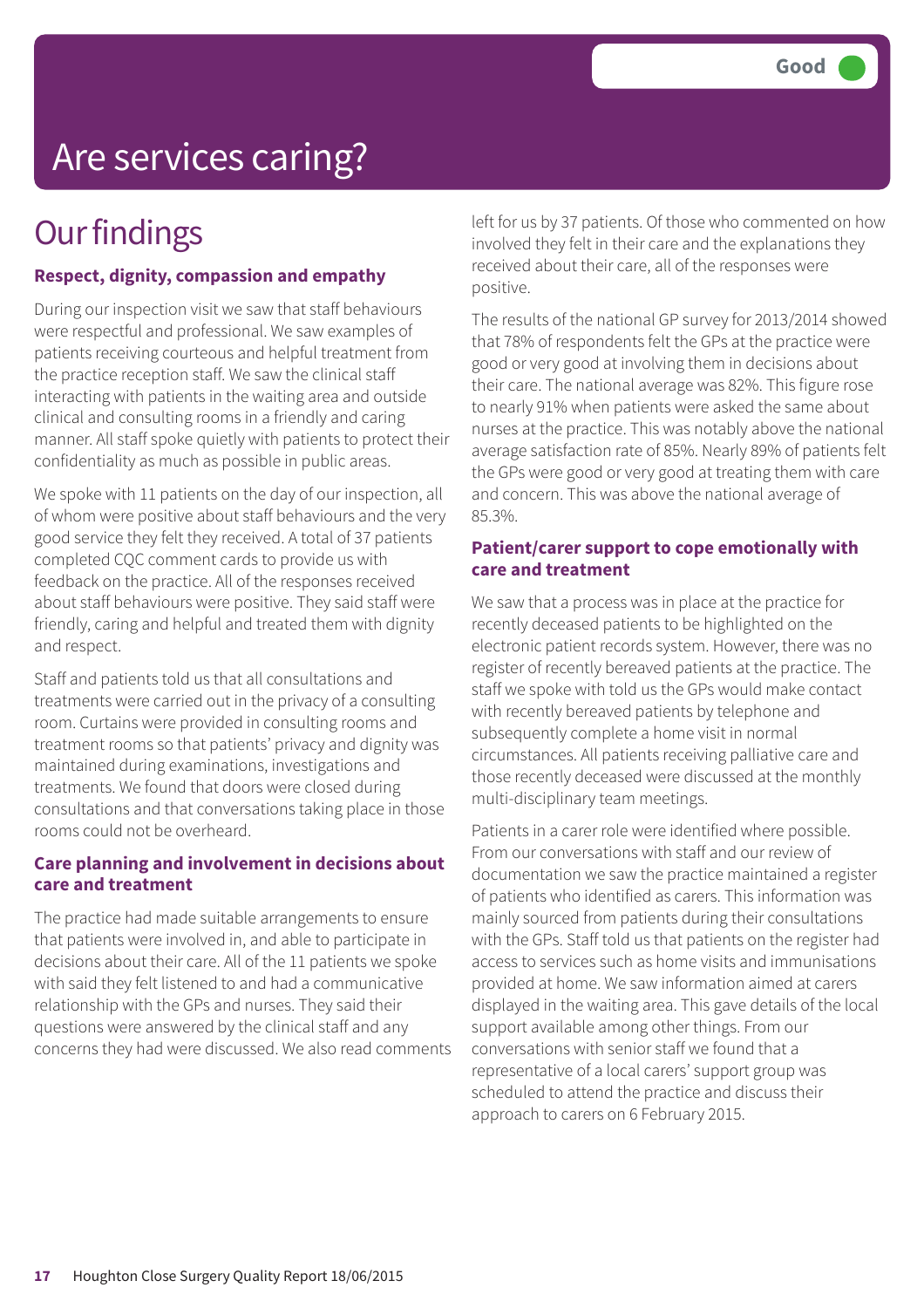# Are services responsive to people's needs?

(for example, to feedback?)

# **Our findings**

### **Responding to and meeting people's needs**

We found the practice was responsive to patients' needs and had systems in place to maintain the level of service provided. The needs of the practice population were understood and systems were in place to address identified needs.

The practice provided an enhanced service in an effort to reduce the unplanned hospital admissions for vulnerable and at risk patients including those aged 75 years and older. As part of this, each relevant patient received a specialised care plan, a nominated care coordinator and multi-disciplinary team monitoring. At the time of our inspection visit, 170 patients (2.1% of those aged over 18 years old) were receiving such care. There was also a palliative care register at the practice with regular multi-disciplinary meetings to discuss patients' care and support needs.

The practice operated a yellow card system to flag up patients who needed priority. As part of this process, identifying symbols were used on the care notes of patients who were experiencing such things as a recent cancer diagnosis, complex care needs or mental health issues among others. This informed staff those patients were to be prioritised for urgent access to services including appointments and GP messages.

Smoking cessation services including advice were provided at the practice by a qualified nurse and healthcare assistant. At the time of our inspection visit, the smoking status of 96.3% of patients was recorded. Smoking cessation services were offered to eligible patients. Of those patients accepting intervention, 85.3% had received advice or referral from the practice at the time of our inspection.

We saw that patients with diabetes received six monthly health checks at the practice. All newly diagnosed patients with diabetes were referred to the Diabetes Education and Self-Management for Ongoing and Diagnosed (DESMOND) project.

The practice maintained a register of patients with dementia who received a specialised care plan and a named GP. At the time of our inspection visit, 86.8% of patients on the register had attended for their annual health checks. The practice also maintained a register of 39 patients with learning disabilities and provided annual health checks to those patients.

The practice had a patient participation group (PPG). The PPG is a group of patients who work with the practice to discuss and develop the services provided. The practice had implemented suggestions for improvements and made changes to the way it delivered services in response to feedback from the PPG. This included commencing a complete review of its appointment system and how appointments were offered. This was ongoing at the time of our inspection visit.

### **Tackling inequity and promoting equality**

From our review of documentation we saw that staff at the practice had completed equality and diversity training. We saw the premises and services were adapted to meet the needs of people with disabilities. A portable hearing loop was available at reception for those who may benefit from it. We saw that almost all of the clinical services were provided on the ground floor. For the limited services offered on the first floor a lift was available and in operation. Ordinarily, the practice was accessible through wide automatic doors. However, due to a recent incident the doors were out of action during our inspection visit. Contingency measures were taken to ensure the practice was still accessible to all patients.

A wheelchair was provided by the practice for those who needed it. We saw that the waiting area was large enough to accommodate patients with wheelchairs and prams and allowed for easy access to the treatment and consultation rooms. Accessible toilet facilities were available for all patients attending the practice.

An external translation service was available to the practice. However, due to the local patient population being predominantly from a white British background this was rarely requested by patients.

### **Access to the service**

The practice was accessible to patients because it responded to the varying requirements and preferences of its patient population. On the day of our inspection we checked the appointments system and found the next routine bookable appointment to see a GP was available within two working days. Dedicated urgent appointment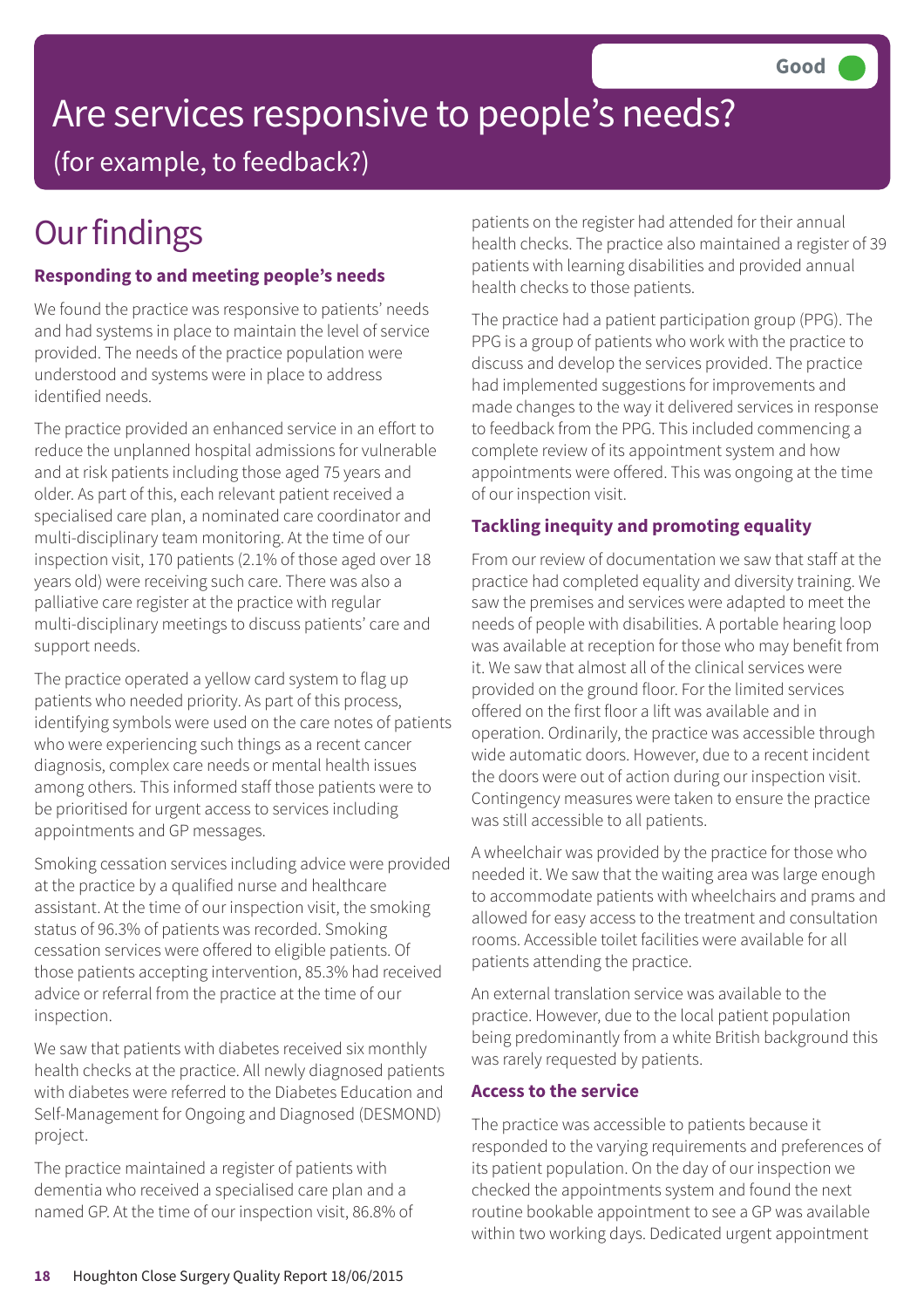### Are services responsive to people's needs? (for example, to feedback?)

slots were still available on the day of our inspection. We saw that the appointments system was structured to ensure that urgent cases could be seen on the same day and the GPs were able to complete home visits over the lunchtime period.

Information was available to patients about appointments on the practice website. This included how to book appointments through the website. Patients were able to make their repeat prescription requests in person or online through the practice's website. At the time of our inspection, 47.7% of the practice's patient population had signed up to its online services. There were also arrangements in place to ensure patients received urgent medical assistance when the practice was closed. Information on the out of hours (OOH) service was provided to patients.

We saw there was a standard process in place for the practice to receive notifications of patient contact and care from the out of hours provider. We saw evidence that the practice reviewed the notifications and took action to contact the patients concerned and provide further care where necessary.

As well as being open from 8.30am to 6.00pm (with urgent cases seen from 8.00am to 6.30pm) Monday to Friday, the practice had extended opening for bookable appointments from 8.30am to 11.00am every Saturday. This allowed some additional access to services for those who found attending in working hours difficult. There were no late evening sessions offered at the practice.

During our inspection, we spoke with 11 patients and read the comments left for us by 37 patients. All of the patients said they were able to get appointments quickly and that phone and online access to appointments was good. However, a theme among the patients we spoke with or who left comments for us was the difficulty in getting an appointment with their doctor of choice. The practice's own patient survey completed in January 2014 showed that of the 162 respondents, 23% commented on how they would like to be able to see the same doctor for each appointment. The practice had responded by working with its patient participation group (the PPG is a group of

patients who work with the practice to discuss and develop the services provided) to commence a full review of its appointments system. From the comments received from patients at the time of our inspection visit, it was clear the review had not yet overcome patients' concerns about seeing their doctor of choice.

Results from the NHS England GP patient survey in 2014 showed that 79% of patients were fairly or very satisfied with the practice's opening hours. This was about average when compared to the rest of England. Nearly 91% of patients felt phone access to the practice was good. This was considerably above average when compared to the rest of England.

#### **Listening and learning from concerns and complaints**

The practice had a system in place for handling complaints and concerns. Their complaints policy was in line with recognised guidance and contractual obligations for GPs in England. There was a designated responsible person who handled all complaints in the practice.

We saw that information was available to help patients understand the complaints system. A display informing patients of how to complain about the practice and its services was available in the waiting area. A complaints leaflet was also available through the practice's website. All of the staff we spoke with were aware of the process for dealing with complaints at the practice. During our inspection we spoke with 11 patients. They were aware of the process to follow should they wish to make a complaint. None of the patients we spoke with had ever needed to make a complaint about the practice.

We looked at the practice's records of complaints received in the past 12 months. We saw examples of when the complainants were contacted to discuss the issues raised. As a result, the practice had agreed actions to resolve the complaints to their satisfaction. We saw that where necessary, actions were taken and the complainants formally responded to in writing in accordance with the practice's own procedure.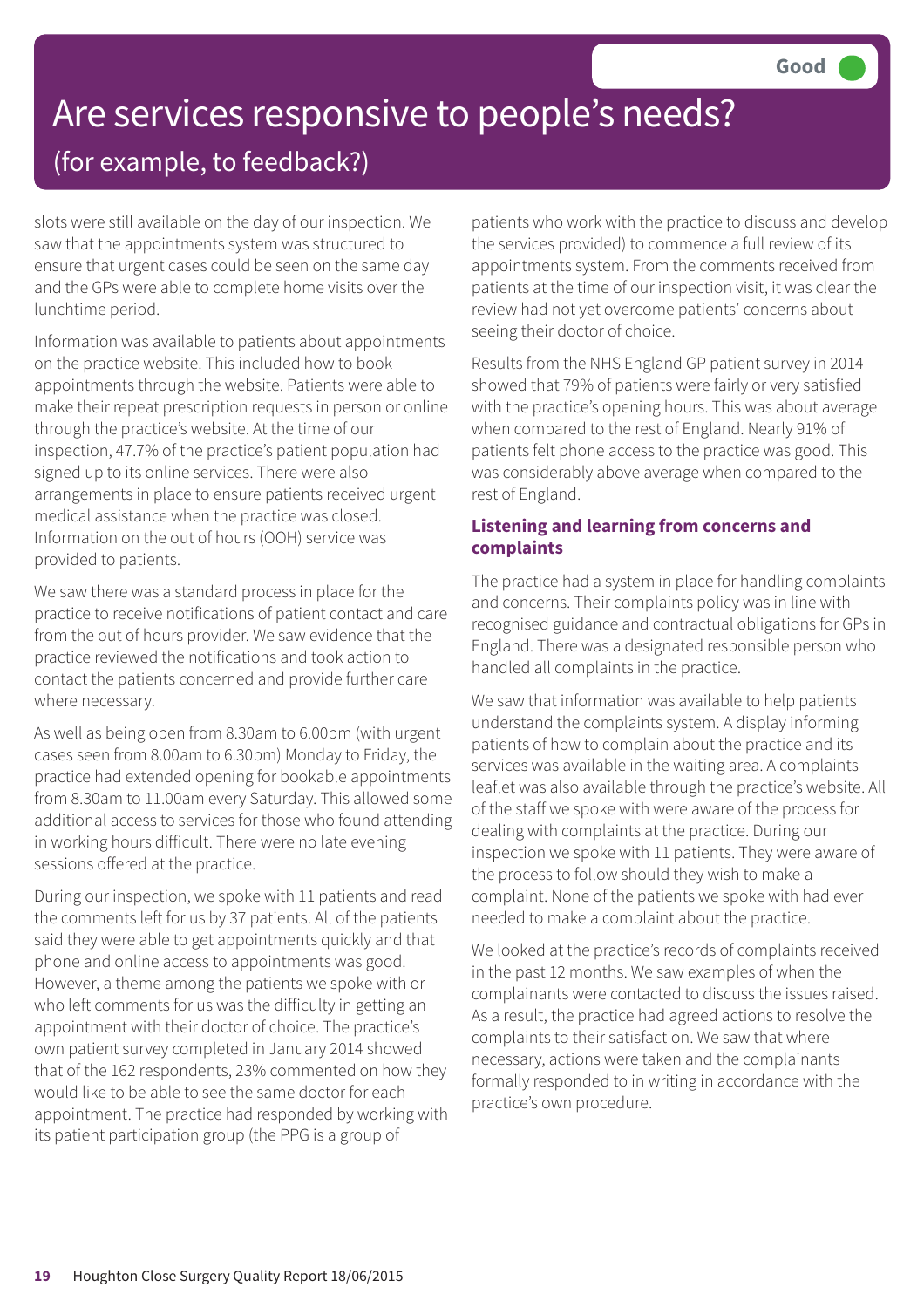### Are services well-led?

(for example, are they well-managed and do senior leaders listen, learn and take appropriate action)

# **Our findings**

### **Vision and strategy**

From speaking with staff and our review of documentation, we found the practice had no formal or documented vision. However, all the staff we spoke with felt the informal vision and overarching principle of the practice was to deliver good patient care that considered the needs of all the people in its patient population. The strategy used by the practice was formalised. The strategy for the 2014/2015 year was to focus on finances and enabling the practice to provide good but affordable care and services to its patient population. The practice used an annual planning meeting attended by the GP partners and the practice manager to discuss and implement its strategy for the year ahead. Monthly business meetings were used to monitor the strategy throughout the year. Our review of the minutes of the business meetings from November and December 2014 showed that the practice's financial strategy was a standing item on the agenda for discussion and action where necessary. The next annual planning meeting was set for 24 January 2015. The focus of the strategy for the 2015/2016 year was the remodelling of the appointments system.

Although the annual planning meeting only involved senior staff, an internal protected learning session every other month was used to involve all staff in the discussions about the practice's direction and strategy. Staff told us this made them feel valued and supported and provided them with the opportunity to discuss relevant issues that affected them as staff and also their patients, such as the appointments system.

### **Governance arrangements**

The practice had decision making processes in place. Staff at the practice were clear on the governance structure. They understood that the GP partners were the overall decision makers strongly supported by the practice manager. All staff contributed to practice processes and issues through a schedule of weekly, monthly and quarterly meetings including an internal all staff protected learning session every other month.

The practice had a system of policies and procedures in place to govern activity and these were available to all staff. However, not all of the policies and procedures we looked at during our inspection were reviewed, up-to-date or comprehensive. Policies and systems around medicines

management were not yet embedded at the practice. Therefore the practice was not yet fully safe and there was a risk to patients from such things as the potential for the unsafe use and management of medicines.

The practice had arrangements for identifying, recording and managing risks. Various practice meetings were used for senior staff to review and take action on all reported incidents, events and complaints. This would depend on the type of incident or event discussed and the staff it was relevant to. Formal minutes were not taken or available for most meetings at the practice, including weekly clinical and management meetings and monthly multi-disciplinary meetings. However, the staff we spoke with who attended those meetings were all able to recount the details of recent incidents and events discussed. Details of any discussions and decisions made in those meetings were made available to all staff through a range of staff meetings and conversations.

We saw that the practice maintained a log of all incidents and events which included a record of the action taken to prevent recurrence. However, when we asked to see an annual review or analysis of all significant events at the practice, this could not be provided. The practice manager confirmed an annual review (which differs from a log in that it analyses the effectiveness of the action taken) was not completed. This reduced the practice's ability to monitor and review its learning from previous incidents and events.

### **Leadership, openness and transparency**

There was a clear leadership structure at the practice which had named members of staff in lead roles. We saw there were nominated GP leads for safeguarding and patients with asthma, chronic heart disease and diabetes among others. There were also nurse led clinics for the same health issues and nominated nurse leads for such things as infection control and smoking cessation. The leads showed a good understanding of their roles and responsibilities and all staff knew who the relevant leads were. However, the staff we spoke with were not always clear about their own roles and responsibilities and those of their colleagues, notably in relation to medicines management and infection control.

Staff told us they felt valued, well supported and knew who to go to in the practice with any concerns. All the staff we spoke with said they felt fortunate to be part of a committed team.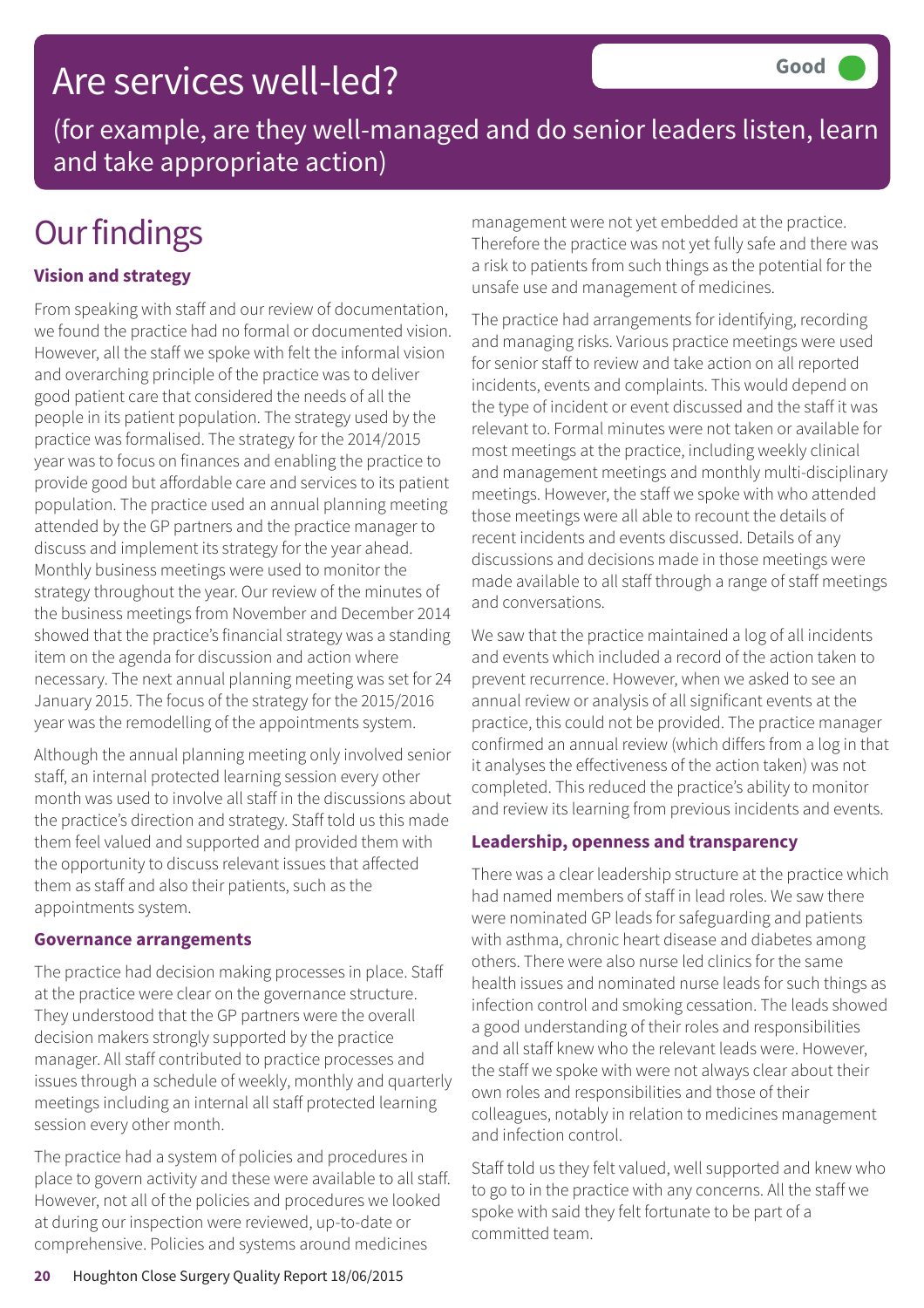### Are services well-led?

### (for example, are they well-managed and do senior leaders listen, learn and take appropriate action)

From our conversations with staff and our review of documentation, we saw there was a regular schedule of meetings and protected learning at the practice for individual staff groups, multi-disciplinary teams and all staff to attend. Staff told us there was an open culture within the practice and they had the opportunity to raise and discuss issues at the meetings. They said they felt their views were respected and considered.

#### **Practice seeks and acts on feedback from its patients, the public and staff**

The practice had mechanisms in place to listen to the views of patients and those close to them. The practice had a patient participation group (PPG) of approximately 10 regular members meeting three to four times each year. The PPG is a group of patients who work with the practice to discuss and develop the services provided. There was also a small online virtual patient participation group (vPPG). The vPPG is an online community of patients who work with the practice to discuss and develop the services provided. We saw that through meetings or emails the groups were able to feedback their views on a range of practice issues. We spoke with a member of the PPG who said the group had very good and open working relationships with practice staff.

From minutes of the PPG meetings we looked at and our conversation with a PPG member we found the group was more of a shared forum for patients to feedback views to staff and for staff to inform patients of service and staff updates. However, we saw the PPG was integral in developing the practice's last patient survey. The PPG also reviewed an overview of the outcome of all complaints and suggestions made by patients using the formal complaints process or the box available in reception.

The practice had distributed its last patient survey between September 2013 and January 2014 and responses were received from 162 patients. The results showed that 100% of the respondents were satisfied to very satisfied with their care at the practice. We saw that the practice, in discussion with the PPG had implemented an action plan following the survey. As 23% of respondents commented on how

they would like to be able to see the same doctor for each appointment, one of the main actions was for the practice to commence a full review of its appointments system. We saw that the practice's strategy focus for the 2015/2016 year was the remodelling of the appointments system.

We saw a comments and suggestions box was provided in the waiting area for patients to use. From our review of the PPG meeting minutes of July and December 2014, we saw the group reviewed all suggestions made by patients. As a result, action was taken to display the opening hours of the pharmacy and change the appointments phone number to a less expensive local number. We saw these things were completed at the time of our inspection visit.

The staff we spoke with said the results of the patient survey, patient complaints and other patient feedback were discussed in their meetings so they were clear on what patients thought about their care and treatment. They said the schedule of various practice and staff group meetings also provided them with an opportunity to share their views on the practice.

### **Management lead through learning and improvement**

Clinical staff told us that the practice supported them to maintain their clinical professional development through training and mentoring. Non-clinical staff also said their development was supported. We saw that protected learning time was used to provide staff with the training and development they needed to carry out their roles effectively. Most staff received their annual appraisals in accordance with the practice's own timescales.

A system was in place for senior staff to review and action all reported incidents and events. The evidence we reviewed demonstrated that all incidents and events were discussed as soon as possible after they occurred or were reported. This included discussion on how the incidents could be learned from. However, the lack of an annual review or analysis of all significant events reduced the practice's ability to monitor and review its learning from previous incidents and events.